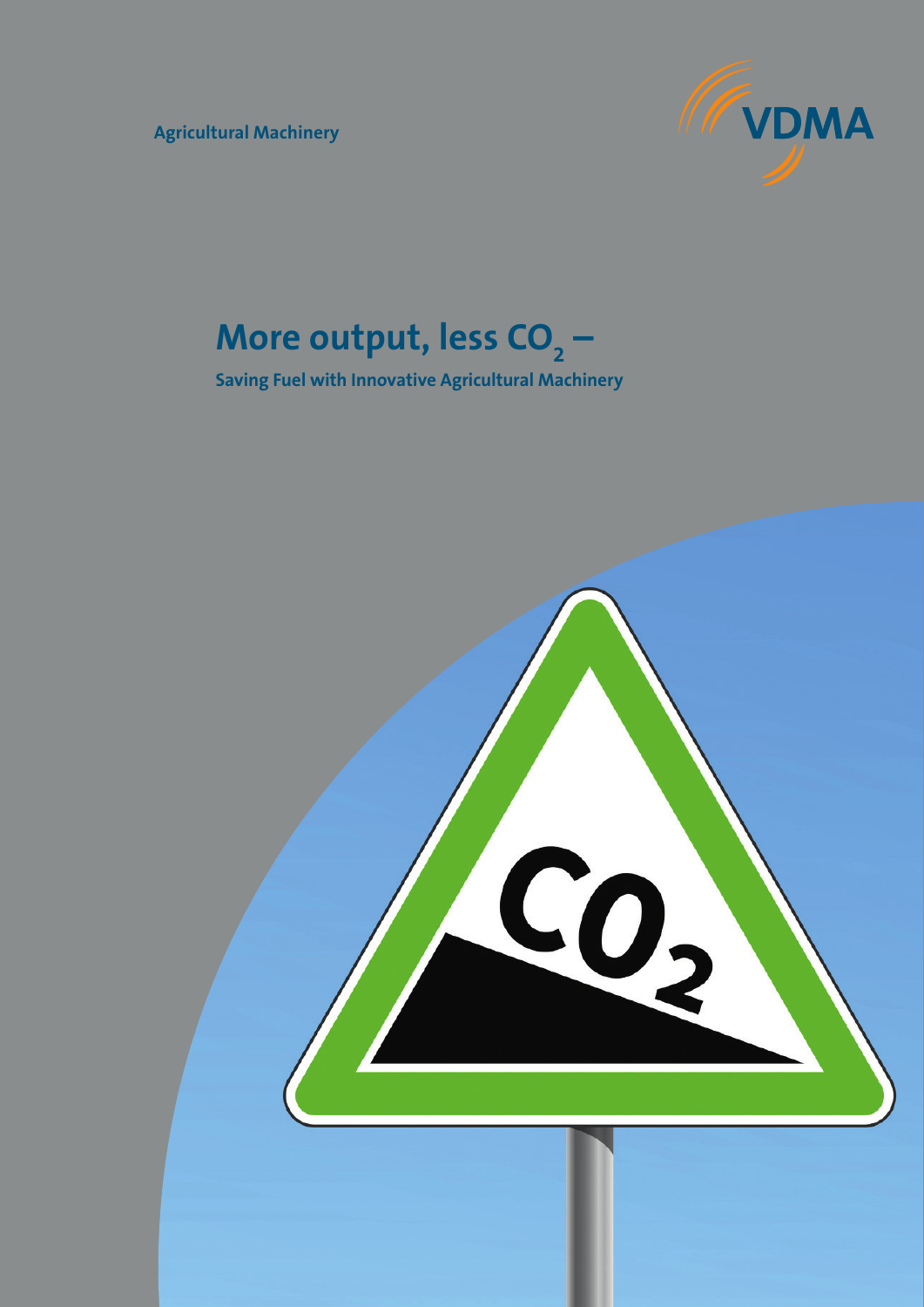## **Greetings from the Presidents of CEMA and the VDMA Agricultural Machinery Association Agricultural machinery sets the pace for climate protection!**

#### Dear readers,

Until recently a concern only of the ecology movement, today climate change is a crucial, if not the most important, policy area of our time: Climate and environmental protection refers to the issue of carbon dioxide, nitrogen oxides and particulate matter. These concepts are part of almost every debate, in a manner that is seldom purely factual and often highly emotional.

The agricultural machinery industry addresses this concern with facts and expert knowledge. This has long been the case, dating back to the beginning of the 1990s, an era when such commitment did not yet attract great publicity.

With consistently promising results from the joint industry research project 'EKoTech' (Effiziente Kraftstoffnutzung der Agrartechnik – Efficient fuel utilisation of agricultural machinery), which considers the fuel efficiency of agricultural machinery from a process perspective, we now have the deliberate intention of engaging in the current climate discussion. With generous financial support from the German Federal Ministry of Food and Agriculture, for the first time a highly qualified consortium with wide-ranging industry, scientific and association expertise has provided cross-manufacturer evidence that innovative agricultural machinery, intelligent process control, and modern operating concepts can ensure considerably reduced yield-related fuel consumption.

In other words: It is now time to reap the benefits of our efficiency strategy. On balance, along the agricultural production chain we can speak of a steeply falling CO<sub>2</sub> curve relative to the yield. 35 to 40 percent less fuel – the agricultural machinery industry upholds this strong reduction potential for the period from 1990 to 2030. According to simulations and model calculations, these are realistic values. In addition, if the diverse potentials already promised by alternative fuels and drive systems are taken into account, the path to 'climate-neutral agricultural machinery' may already be indicated.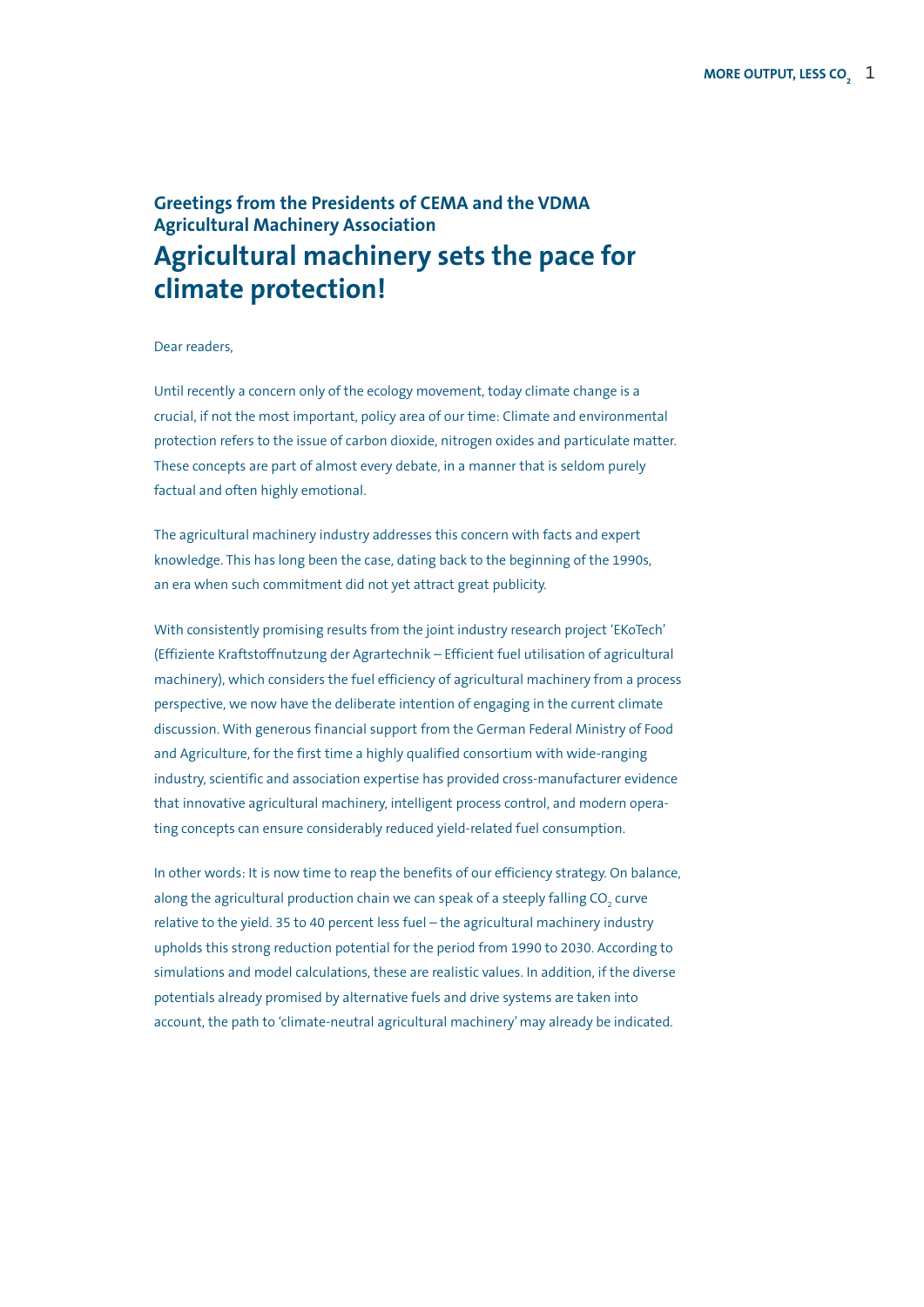However, in order for the large portfolio of intelligent technologies and application options to reach the necessary market penetration rapidly, accompanying policy measures are indispensable – incentive policies in the sense of investment support and tax relief, as well as education and communication policies to ensure know-how and acceptance for the energy transition in agribusiness.

The entire panorama of possibilities is presented in the following pages in an easily readable, accessible way. We wish you an inspiring, insightful read!

 $\mathcal{M}$ 

VDMA Chairman CEMA Chairman

Ke Indulay

Christian Dreyer **Anthony van der Ley** Anthony van der Ley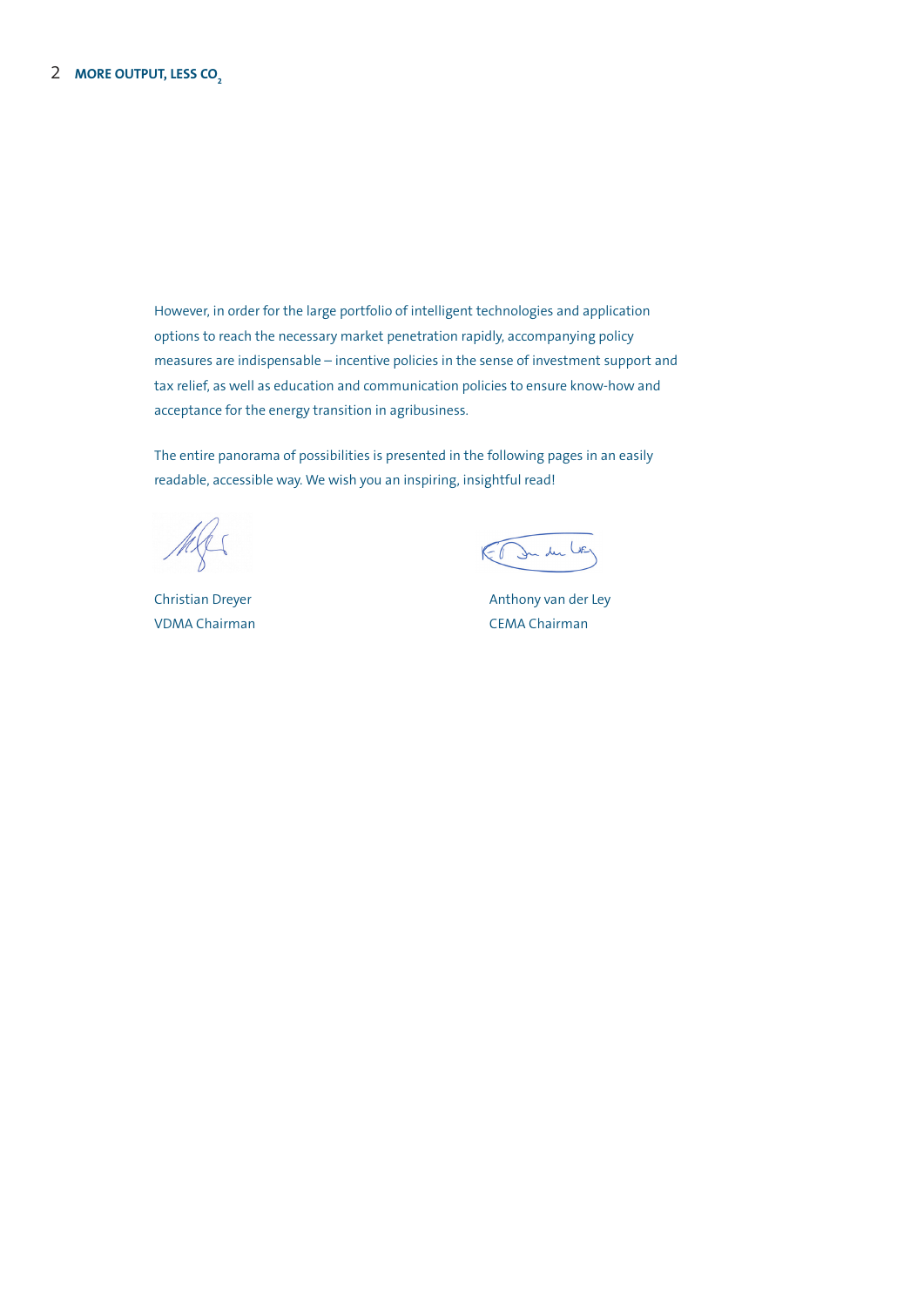## **Why EKoTech?**

### **What we have achieved so far**

EKoTech stands for efficient agricultural machinery fuel utilisation. The proper handling of scarce resources is currently a major social challenge, which thus requires all stakeholders to ensure a systematic reduction of emissions that are harmful to health and to the climate.

Fuel consumption and the associated CO $_{_2}$  emissions are a significant determining factor which can be influenced by the agricultural machinery industry. Properly adjusting this factor is beneficial in two respects: Reduced fuel use improves the ecological balance and also has a positive effect on production costs.

However, this question is not new to the agricultural machinery industry. In recent years, an enormous development of engines and machinery has taken place. From a purely physical point of view, in many areas the industry has already achieved the maximum possible results in terms of individual machines and engines. To realise further gains in efficiency, the sector has expanded its perspective to focus on process components: It is well known that agriculture is characterised by a high degree of complexity. Many factors that affect efficiency are difficult to predict and can scarcely be quantified with standard values. Examples are the effect of annually variable precipitation on the yield, and the diversity of procedures and tools used in soil tillage.

These framework conditions pose a serious challenge to arriving at generalisable statements concerning optimisation potentials. On the other hand, the diversity of processes has the indisputable advantage of providing many optimisation opportunities. A systematic integrated focus thus makes possible considerable savings potentials along the entire production chain. These have been successfully determined, defined and evaluated across manufacturers by the project consortium. The results are summarised in condensed form in this brochure.

### **What we are doing industry-wide to enhance the efficiency level further**

Due to its innovative strength, the agricultural machinery industry is one of the most important branches of machinery and plant engineering. Its international competitive position is excellent. Ongoing high expenditures in research, development and product innovations underline the leading position of the sector. Recently the industry has invested the largest share of its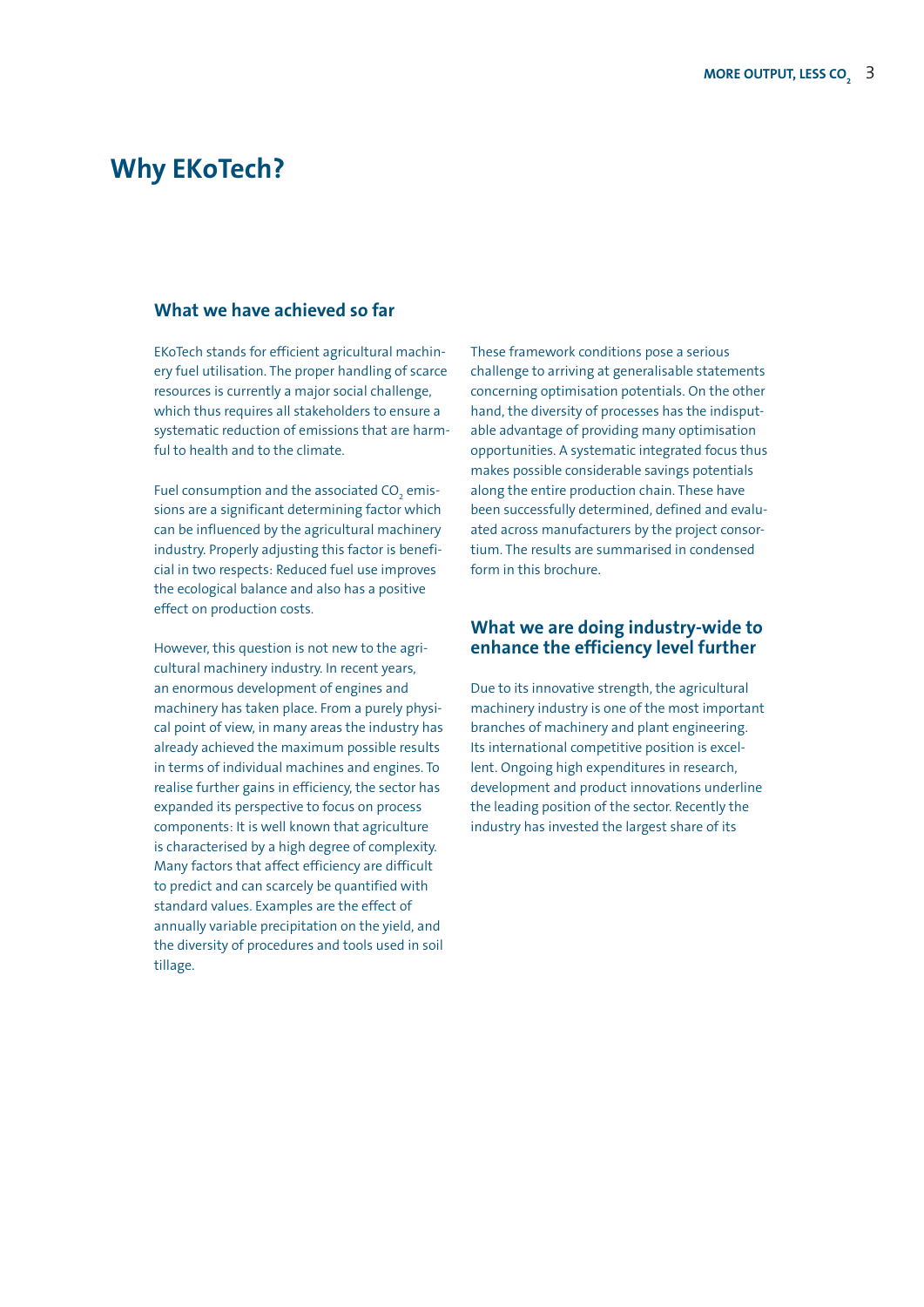

development budget in the optimisation of engine and emissions technology, to provide clean machinery for roads, fields and farms.

In future, the market expects even more: Mapping technologies and high-precision steering and automation systems incorporated into intelligent data management systems point the way to technological development that is consistently responsive to the demands of the three aspects economy, ecology and social responsibility.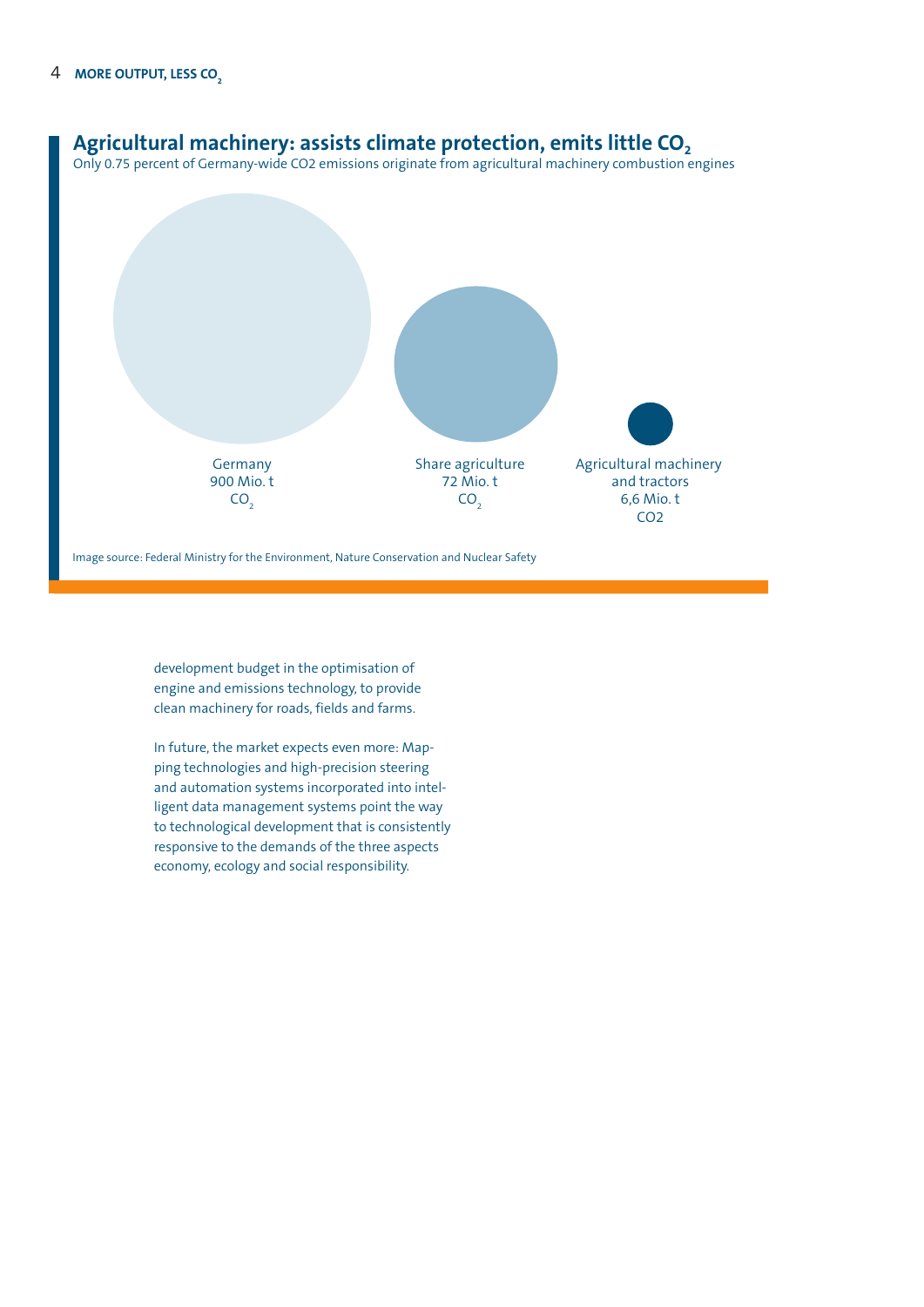## **EKoTech – the project results at a glance**

#### **Research design**

- **•** The EKoTech researchers made a detailed investigation of 17 selected and typical farms in Germany and other areas of Europe.
- **•** The research focused on machinery and processes for the production of wheat, maize and forage.
- **•** Data were collected via more than 100 expert interviews, which were validated with the aid of statistical analyses.
- **•** Over 2,500 test reports were evaluated and 120 hours of field trials were carried out, to ensure a sufficient database for the simulation model.
- **•** A complex mathematical simulation model supported the definition and evaluation of technological efficiency drivers in more than 530 simulation runs.

#### **Results**

- **•** For the period from 1990 to 2030, the EKoTech team forecasts a fuel consumption savings potential between 35 and 40 percent.
- **•** A highly qualified group of industrial, scientific and association experts selected and qualitatively and quantitatively evaluated 27 specific cross-manufacturer innovations. The savings potentials of the individual innovations range from 2 to 42 percent.
- **•** The greatest fuel consumption takes place during soil tillage and the harvesting of agricultural produce.
- **•** 19 of the 27 savings potentials relate to process steps with the greatest fuel consumption in the farm production chain.
- **•** The greatest savings can be achieved by combining the process steps for soil tillage and sowing.

#### **Future perspectives**

- **•** Alternative fuels and drive systems, driver assistance systems and intelligent forms of machine and data management are current areas of development with the potential to allow additional optimisation of the agricultural carbon footprint, always keeping in mind the long-term goal of complete climate neutrality.
- **•** The three stages of technology extend from assistance, to automation, to autonomy. The industry is presently working on this at full speed.

### **Accompanying policies**

- **•** However, this ambitious efficiency path is practicable only with accompanying policy measures. These include:
	- … investment incentives for climate-friendly agricultural machinery and tractors
	- ... systematic CO $_{\textrm{\tiny{2}}}$  pricing, to increase the attractiveness of technological innovation solutions
	- … a sustainable research support policy
	- … technological openness, so that the best solutions can become established in the competition for innovation
	- … education policy measures for an accelerated transfer of know-how
	- … communication policy campaigns, to ensure acceptance of the energy transition in agribusiness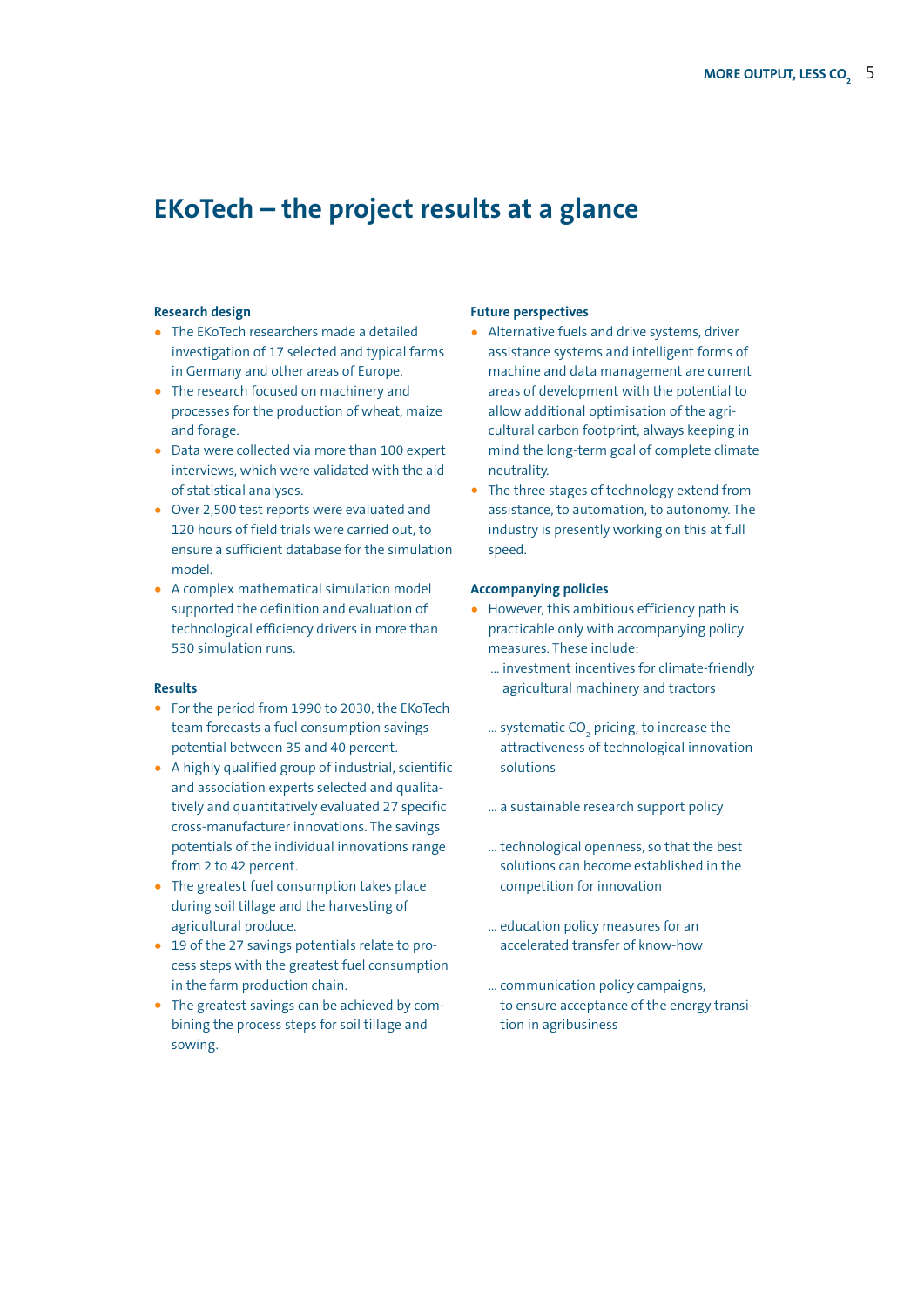### **Top 10 savings potentials\***

\* in relation to the yield

|                | <b>Technology</b>                                                                                | <b>Saving Potential</b> |
|----------------|--------------------------------------------------------------------------------------------------|-------------------------|
| 1              | Combined soil tillage and sowing                                                                 | 42 percent              |
| $\overline{2}$ | Stubble cultivation with short disc harrow                                                       | 30 percent              |
| $\overline{3}$ | <b>ECO PTO shaft</b>                                                                             | 20 percent              |
| 4              | Controllable working hydraulics - "Tailor-made volume flow"                                      | 14 percent              |
| 5              | <b>Traction booster</b>                                                                          | 10 percent              |
| 6              | Type selection suitable for application - lightweight construction,<br>ballasting, tyre pressure | 9 percent               |
| $\overline{7}$ | Automatic machine optimization with measuring and control<br>technology (combine harvester)      | 5 percent               |
| 8              | Increase in performance                                                                          | 5 percent               |
| 9              | Low rpm concept                                                                                  | 5 percent               |
| 10             | Efficiently controlled auxiliary units                                                           | 5 percent               |

### **"Allowing automated steering means achieving considerable savings"**

### **Two thirds**

of a tractor driver's attention is taken up with steering.

### **That can be halved**

if automatic assistance systems are used.

### **Diesel savings of 10 percent**

can be achieved this way in field operation.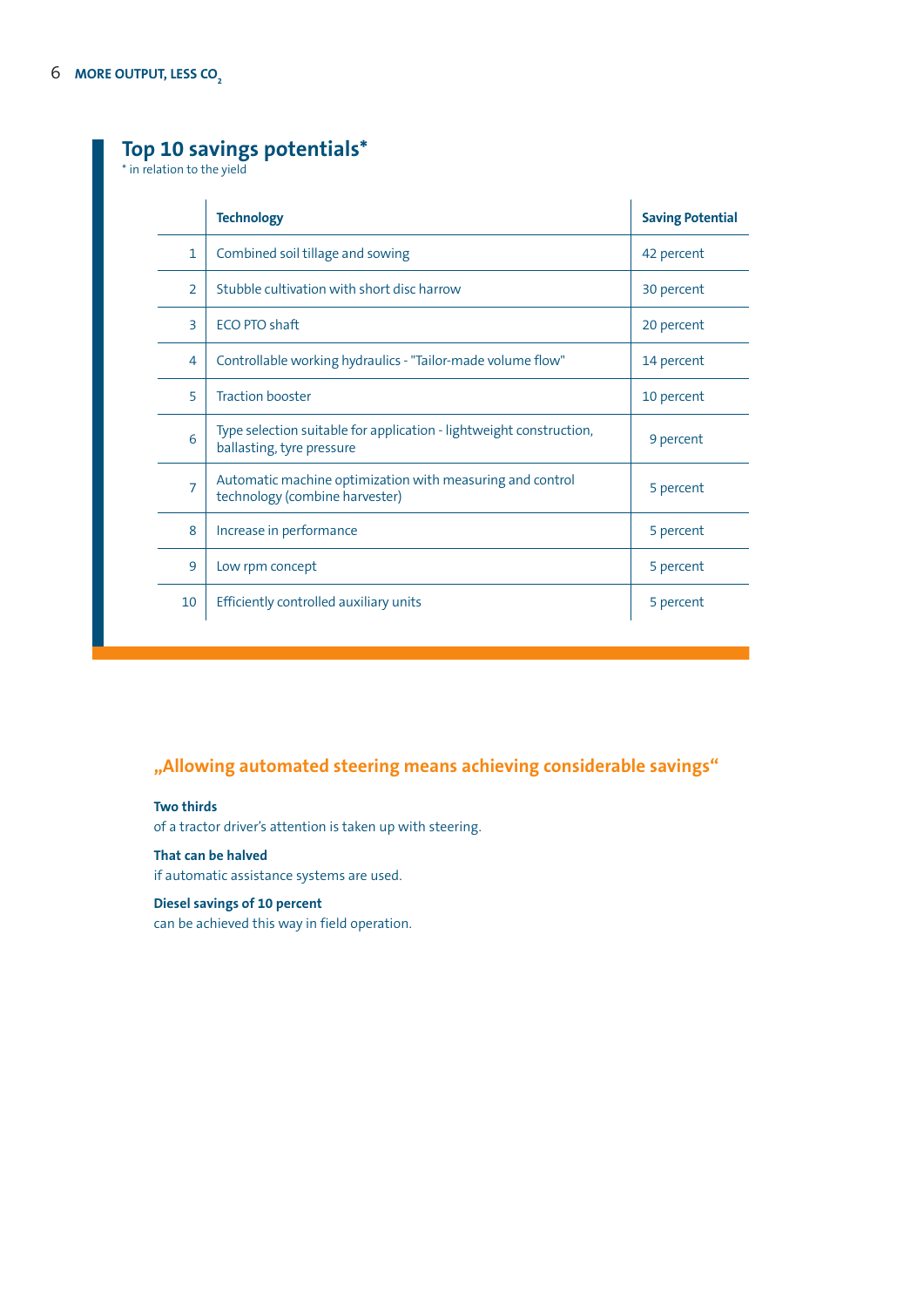## **Science and agricultural practice – Teamwork to reach the goal**

At the beginning there were many unanswered questions, since the field of research was completely new:

- **•** What are the characteristics of the regionally different process chains, and what machinery is in use?
- **•** How have agricultural fuel requirements for these process chains evolved since 1990?
- **•** What savings potentials have been available for the period since 1990, and how can they be evaluated?
- **•** How can the available data and information be combined in a simulation model?
- **•** What technologies can be used in which process chains to save fuel?

To make effective use of the leverage of efficiency to reduce fuel consumption, well-founded answers to these questions are needed. Only in this way is it possible to derive usable results and recommendations for action for agriculture, industry and policy.

For this purpose, the project team pursued the approach illustrated in the following diagram: First a shared database was developed. It contains key performance indicators for the model farms concerning the cultivation processes and machinery used, the evolution of energy requirements and fuel consumption since 1990, data from field trials, and the definition of cross-manufacturer savings potentials available since 1990.



### **Methodical structure of the project**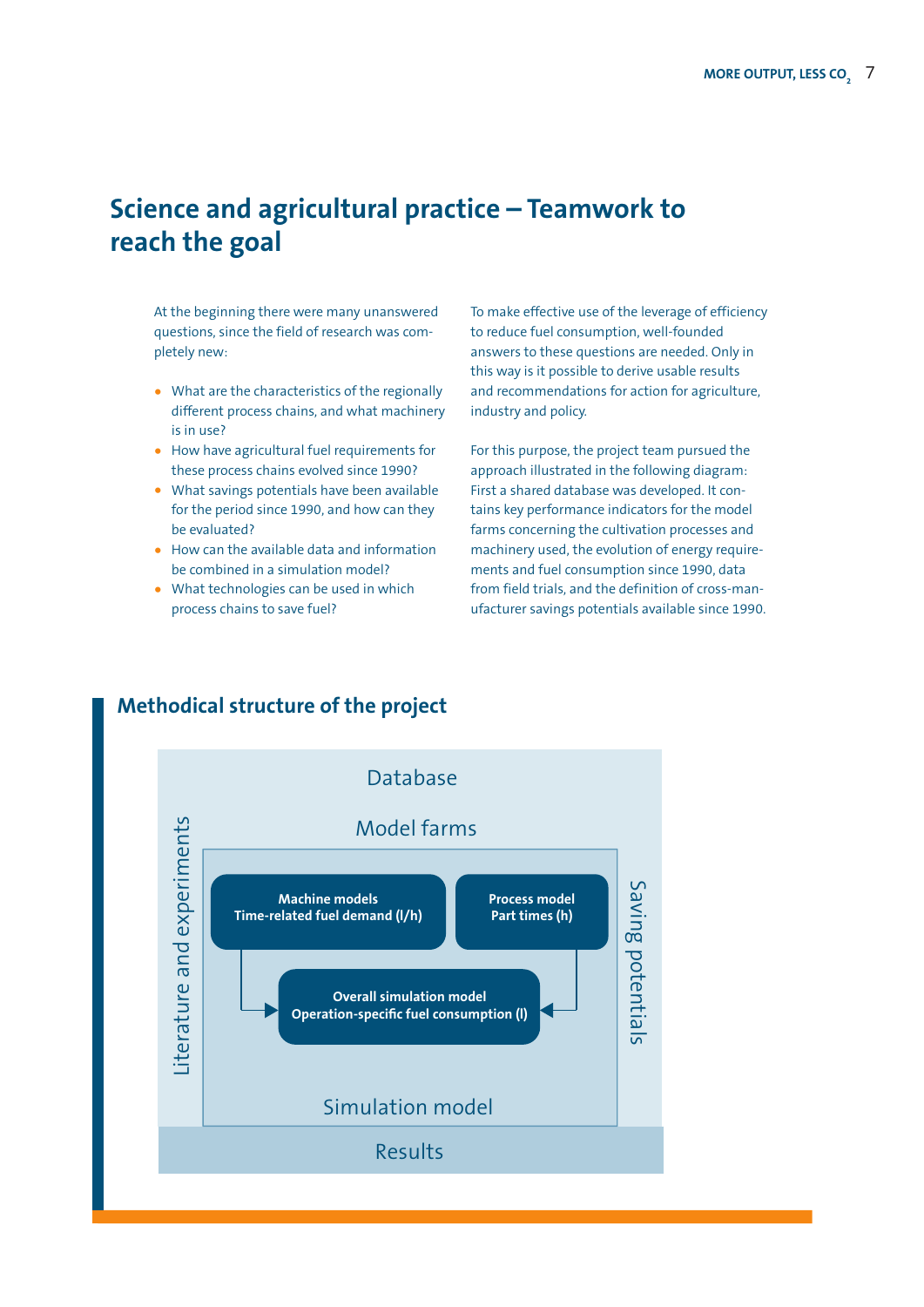This information was transferred to the machine and process models. These were used to form the complete model, which models the interdependencies between the process and the individual machine models. With the expertise of farmers and the database of the KTBL (Kuratorium für Technik und Bauwesen in der Landwirtschaft – Association for technology and construction in agriculture), the plausibility of the results was validated. In this way, farm-related fuel requirements per tonne of yield can be calculated for the various process chains, individual innovations and machinery settings.

#### **The database**

Model farms configured in a targeted manner provided the foundation for the simulation of a wide range of process chains. Agricultural practitioners and experienced agricultural advisors from Germany and other European countries supported the project team in the modelling. An initial retrospective analysis of process chains in different regions was carried out for the year 1990. In a second step, this was complemented by a prospective scenario up to the year 2030. More than 100 individual personal interviews with farmers provided a reliable database for modelling the farms with their process steps and machinery used.

It was found that since 1990, soil tillage has been extensified, especially by East European farmers. In contrast, the number of passes over the field for the purpose of plant protection has increased. For the application of pesticides, considerably less fuel per hectare is required. Whereas farms interviewed in southeast Poland now manage with around two soil tillage passes on average, in 1990 they made an average of four passes for soil tillage. Conversely, the number of passes for plant protection has increased from fewer than two in 1990 to more than five.

These and other findings for the model farms provided information concerning what individual machines had to be incorporated into the simulation model for the period from 1990 to the present. The processes and machines defined via the model farms were evaluated in relation to energy requirement and fuel consumption trends since 1990. In order to generate a sufficient database, the Institute of Agricultural Engineering of the University of Hohenheim, the KTBL, the Johann Heinrich von Thünen Institute and participating industry partners jointly collected the required machinery and process data. Technical literature, measurements made by the project team and approved databases functioned as data sources. Data relevant to the project were entered into a specially developed database.

This extensive body of data served to represent the evolution of fuel and energy consumption since 1990. From a methodological point of view, these data formed the basis for validation of the simulation model, which helped to determine prognostic savings potentials exemplified by the model farms. The researchers primarily investigated available data concerning the use of soil tillage equipment. The initial focus was on the plough, cultivator, disc harrow and rotary harrow.

Parallel to data collection, to take into account the diverse framework conditions of agriculture, the research team tested suitable model approaches for calculating the energy requirements of cultivation equipment. This work entailed comparing the calculations with measured values. To fill gaps in the data, additional measurements were made, for instance in the use of the rotary harrow for wheat cultivation. For this purpose, an energy measurement frame available at the University of Hohenheim was equipped to capture measurement data and relevant tractor data via the CAN bus.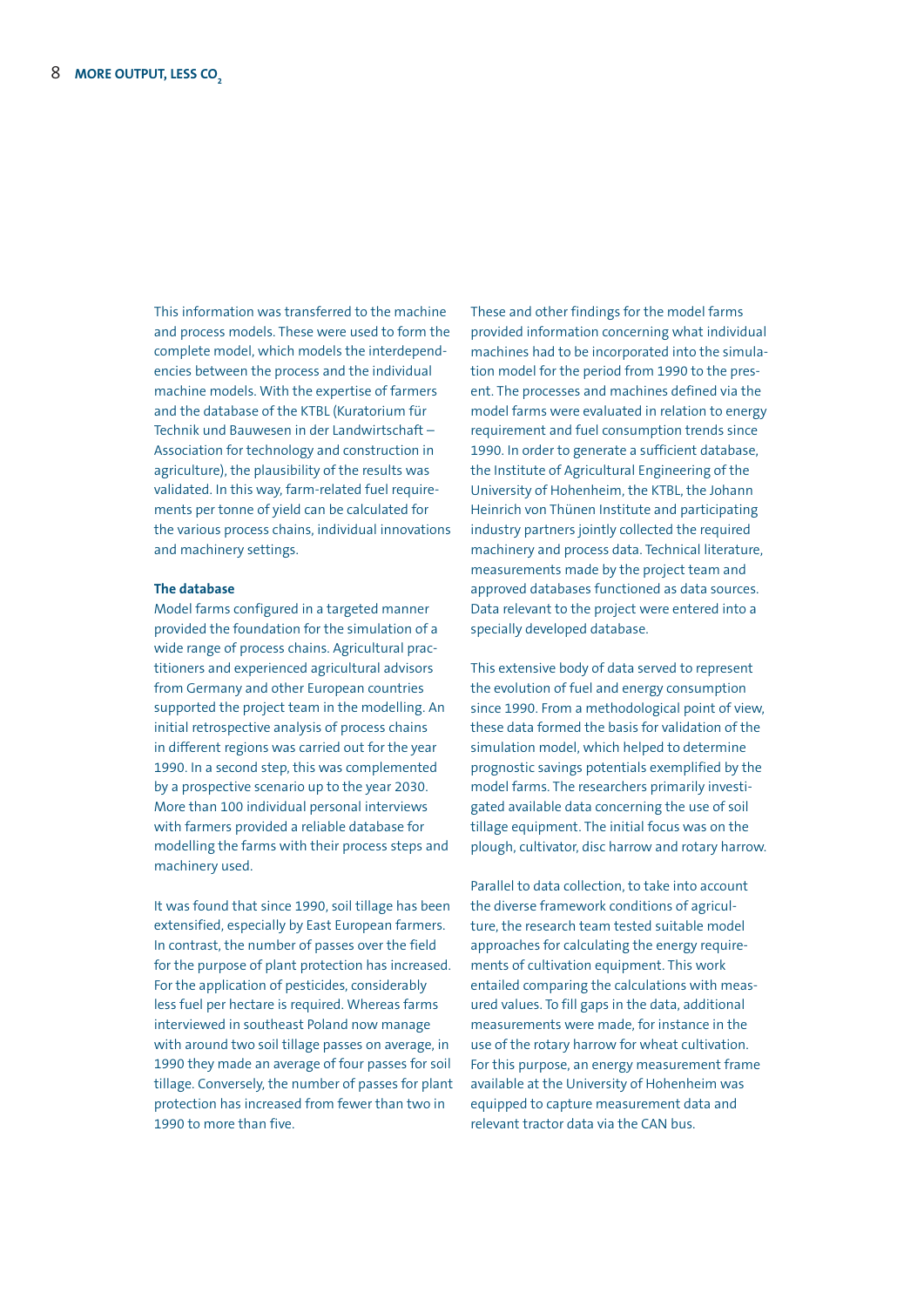Industry partners in particular were consulted concerning the qualitative and quantitative evaluation of savings potentials since 1990. A four-stage model was developed to categorise the savings potentials. Stages 1 to 3 focus on technologies that are already available on the market, while stage 4 summarises the potential of future technologies which may be available on the market in the period from 2020 to 2030.

To enable technologies to be described in a uniform manner, innovation cards were developed, ensuring a consistent, clearly understandable structure. The cards include a qualitative description and, if possible, a quantitative evaluation of the innovation. On this basis, the contents of the innovation cards were combined and prioritised. Technologies with a clear influence on fuel consumption were subsequently integrated into the overall model developed by the Technical University of Braunschweig.

To define the specific effects of the respective savings potentials, it was necessary to derive either a corresponding increase in efficiency or a direct saving of fuel. These values – such as throughput performance in tonnes per hour [t/h], or fuel consumption in litres per hour [l/h], litres per hectare [l/ha] or litres per tonne [l/t] – were determined by the technical departments of the respective industry partners and the universities, with the aid of available measured values as well as modelling in terms of the characteristic maps used.

One of the most ambitious tasks in the course of data collection was the evaluation of the work quality of process steps. As an example, a valid evaluation system was developed for stubble tillage. The procedure involved several steps, from selecting the measurement equipment and putting it into operation, to carrying out the testing and follow-up work. The measurement equipment was selected in close consultation with sensor manufacturers. In the illustration, corresponding sensors are shown with the



### **Selected sensors for determining the quality of stubble falls**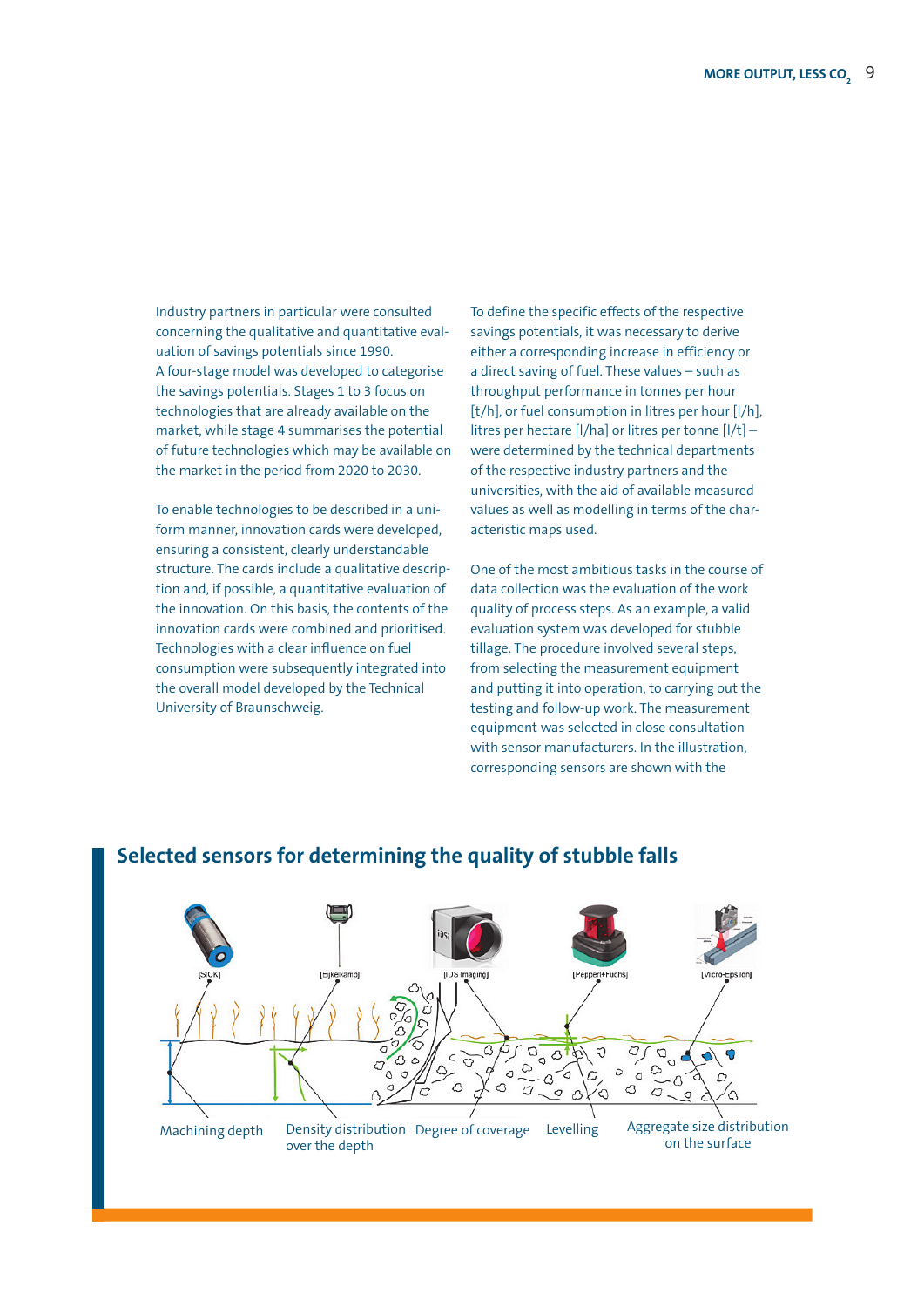

### **Average annual growth rates of wheat yields for selected soil climatic chambers**

quality characteristics to be measured. The penetrologger, RGB camera, stereo camera and 2D rotary laser delivered promising results.

The project likewise identified and obtained suitable measurement equipment to determine the aggregate size distribution. The concept of "Qualified Efficiency" defined by the Technical

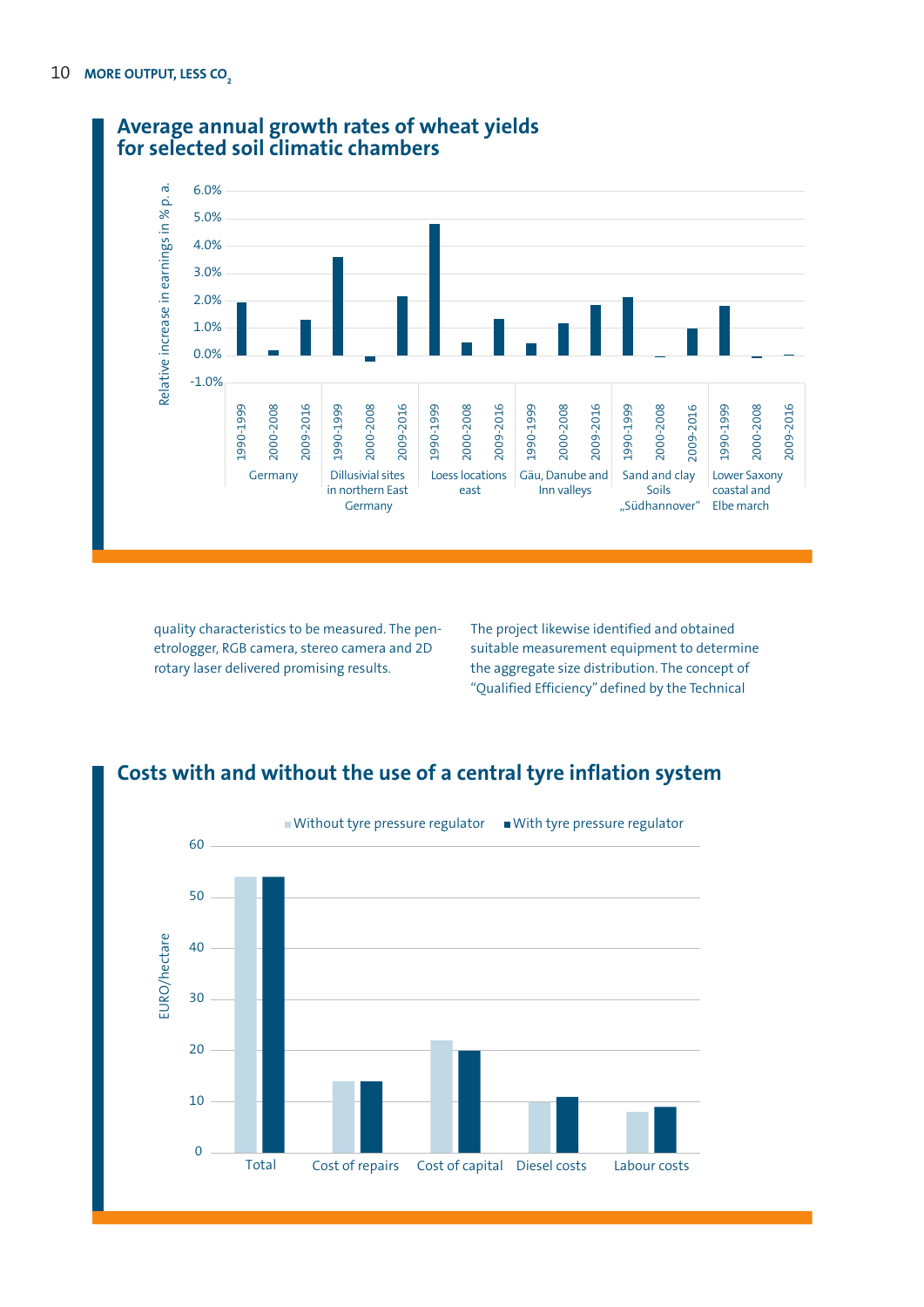University of Braunschweig is based on productively combining theoretical and practical approaches. Ultimately, savings potentials relative to work quality were successfully evaluated.

To relate the effects of savings potentials to yield, the basis of consideration was fuel consumption in litres relative to yield in tonnes. Official statistics served as an important data basis for considering the evolution of yields at different European locations.

As can be seen from the graph, annual yield increases in Germany as a whole reached their maximum with 2 percent per year between 1990 and 2000. This is primarily due to the enormous yield improvements in East Germany following reunification.

Between 2000 and 2008, with Germany-wide annual yield growth considerably lower than 1 percent, average yields scarcely increased. Since 2008, an annual yield growth of 1 to 2 percent can again be observed in most regions.

A further, extremely relevant practical basis of assessment is the economic benefit of savings potentials. In this context, a central tyre inflation system is an important example. The following illustration compares the cost situation for sowing and cultivating, with and without the use of a central tyre inflation system.

If a central tyre inflation system is used to adapt the tyre pressure to different operating conditions, on average it is realistic to expect a 4 percent reduction in fuel consumption. With the aid of a matrix that represents the agricultural process steps of the model farms, individual savings potentials can be transferred consistently to the simulation model and their plausibility can then be validated.



### **Basic structure of the simulation model**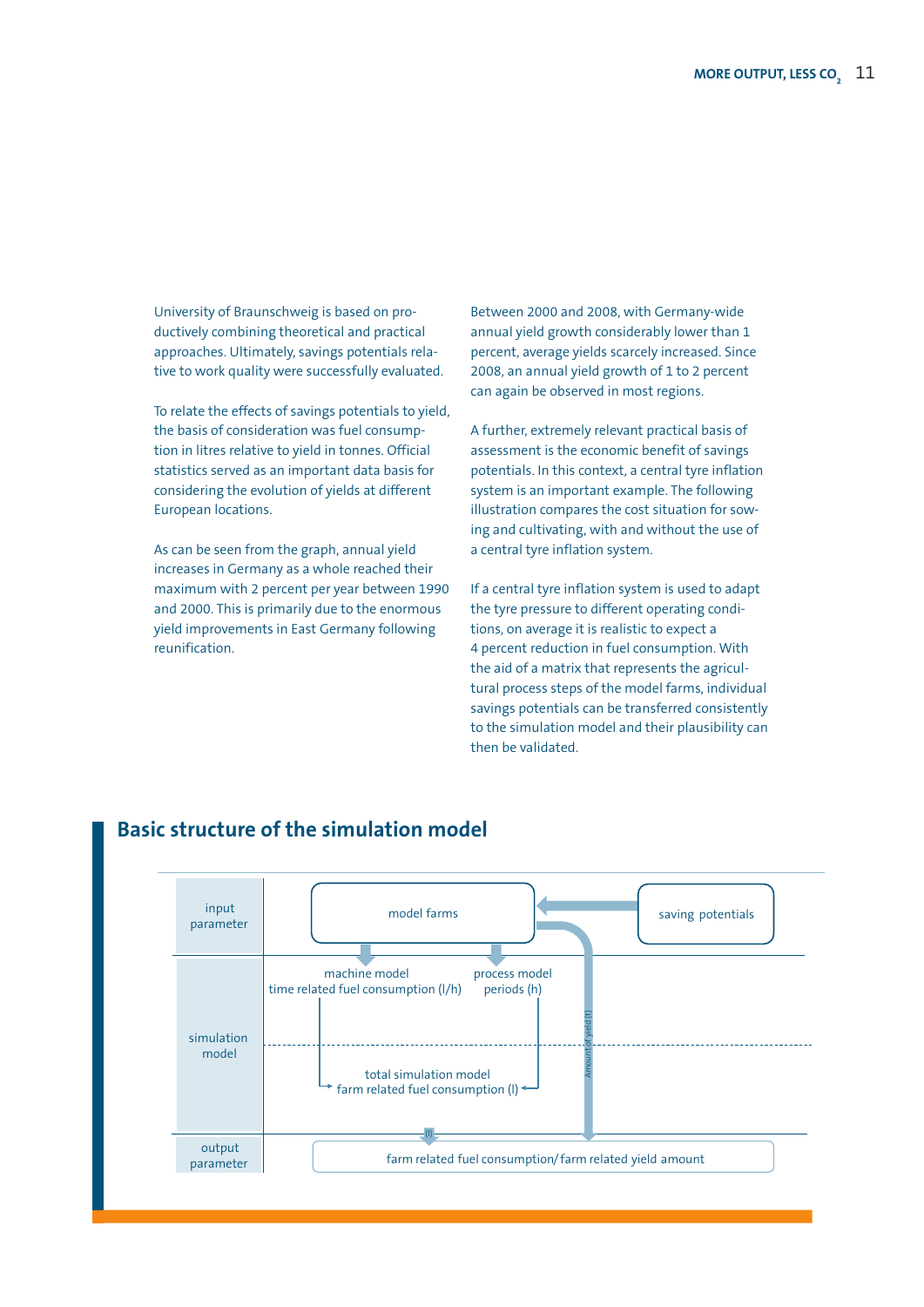

### **Area-specific fuel demand for individual process steps of wheat cultivation in the region "Südhannover"**

### **The simulation model**

The aim of the simulation model is to calculate fuel requirements and possible savings potentials based on model farms, and to relate the results to the respective yields. The simulation model

allows calculations concerning technological and process-specific measures that affect fuel consumption to be carried out quickly and precisely.

With the aid of the model, machine-specific fuel use in different agricultural (wheat, maize and forage) production processes can be simulated.



### **Area-specific fuel requirements for individual process steps of wheat cultivation in the region "Bayrisches Gäu"**

#### 1990 2015 2030 conservative 2030 optimistic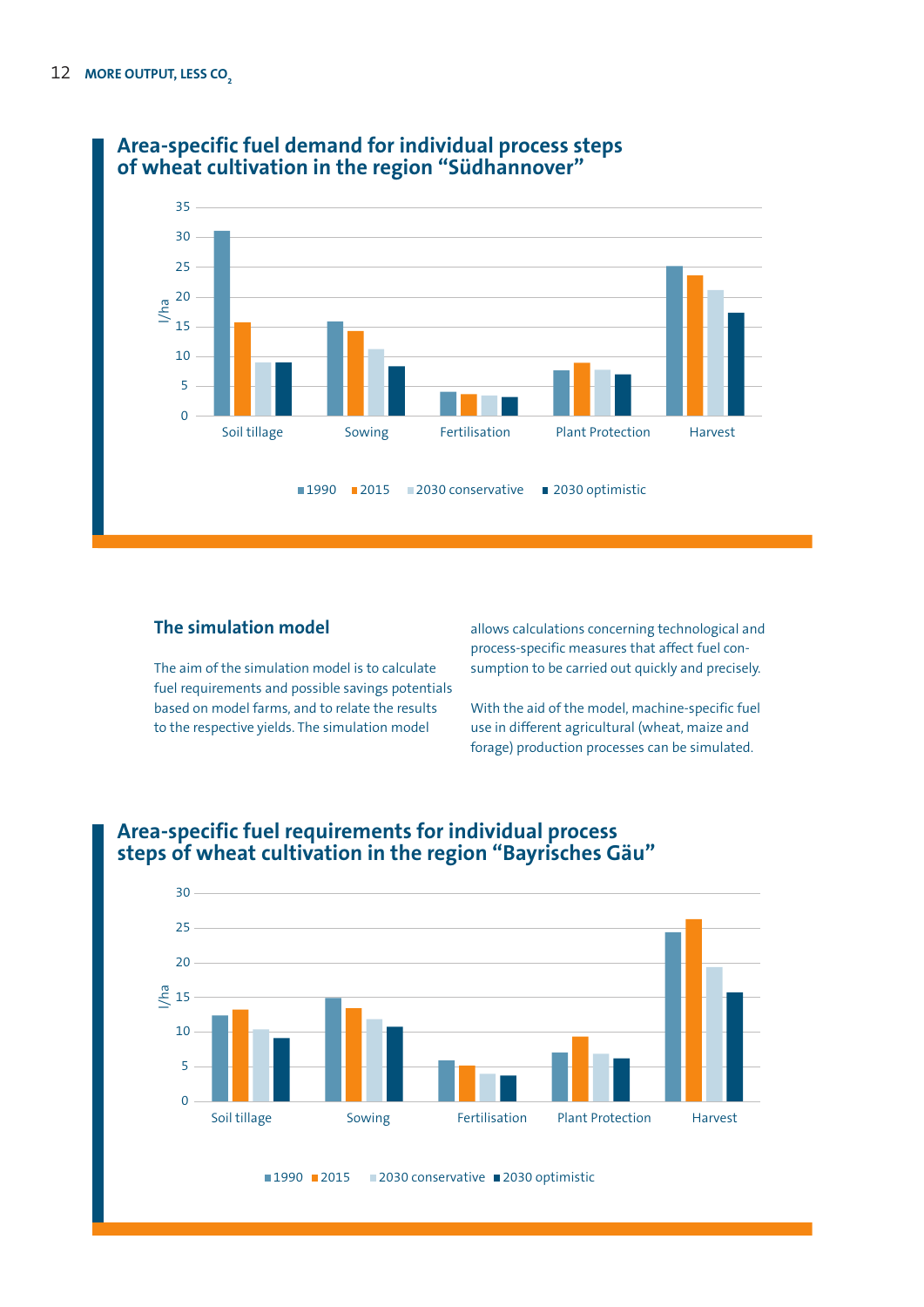

### **Development of the fuel consumption for a process chain of wheat cultivation in the region "Bayrisches Gäu"**

The illustration shows the basic structure of the simulation model, which is subdivided into three areas. On one hand, a machinery model has been defined, consisting of individual machine models with which time-related fuel requirements (l/h) are determined for defined situations, for example, in the framework of a turning process or work operation. On the other hand, a process model has been developed, with which detailed partial times for these individual tasks are simulated, based on farm conditions and the agricultural process chain.

Each machine model consists of defined components. The behaviour of each component in relation to the energy demand is based on characteristic values derived from the literature, own measurements and from manufacturer specifications. As a target value, the time-related fuel requirement is obtained, taking into account operating conditions such as the driving speed, soil type, etc.

The function of the process simulation is to determine the times required for individual subtasks in different process steps. For this purpose, an object-oriented simulation model has been developed which models the farms and simulates the procedures. Within the simulation environment, the machines or machine combinations perform practical actions depending upon the process step. During the process sequences, the time is determined by recording the time required for individual subtasks such as turning, work operations or road travel.

#### **The results**

Results from the two model approaches are combined in a higher-level simulation model and related to a forecast harvest yield.

This makes it possible to determine the fuel requirements for the process chain as well as for individual process steps. The results vary widely for different types of farm. The following graphs present the results for the 'Südhannover' and 'Bayrisches Gäu' model farms (both situated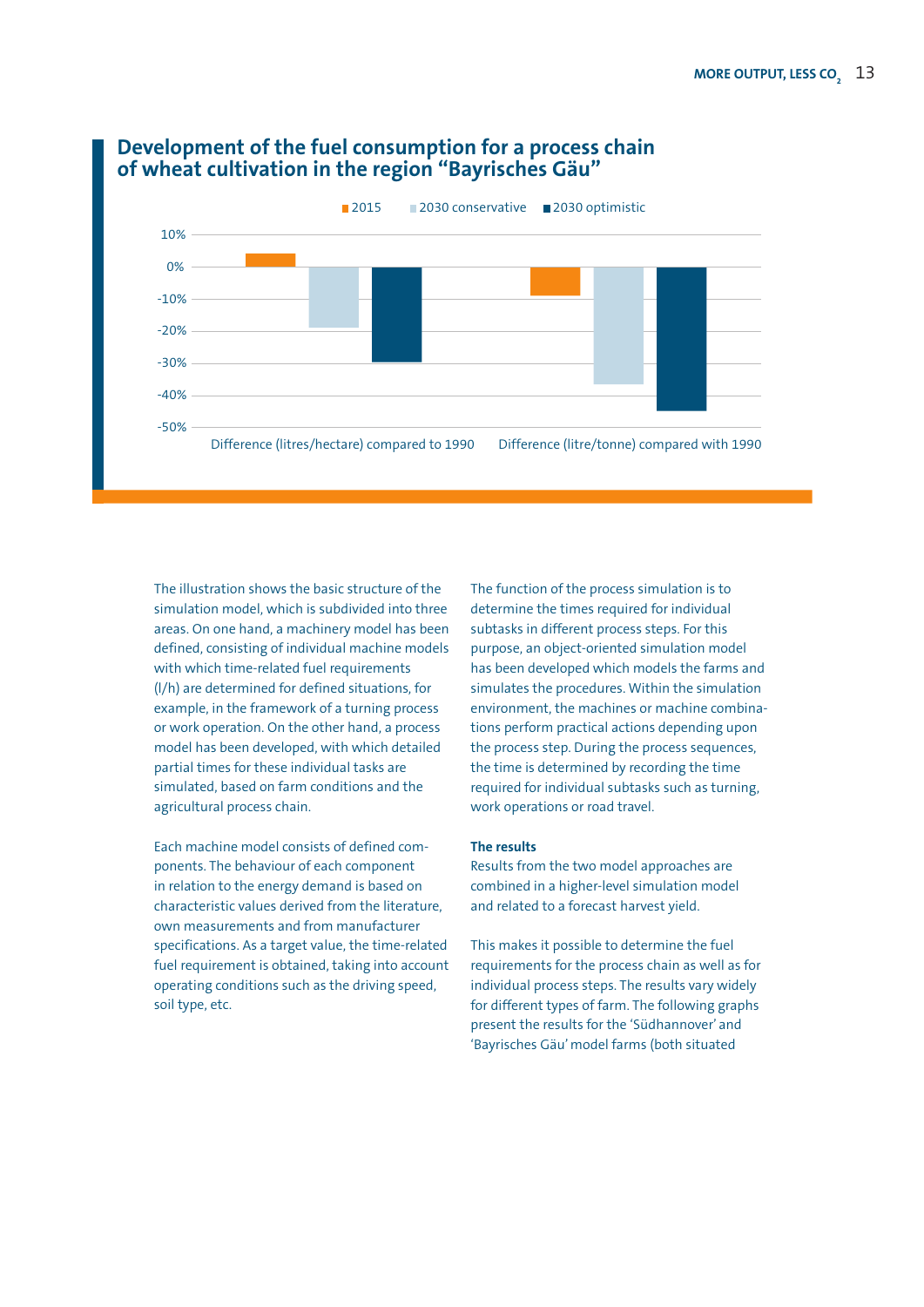in Germany). Four different scenarios were simulated: The situation in 1990, the situation in 2015, a conservative estimate for 2030, and an optimistic estimate for the year 2030.

The results show that for both model farms, a reduction in fuel requirements could be realised over the period from 1990 to 2030. The differences observable in the 1990 soil tillage and harvest results are due to differing cultivation strategies.

The results shown take into account modifications in the farm structure and machinery configuration as well as process changes such as the reduction of tilling depths and the increase in plant protection requirements. For both scenarios focussing on the year 2030, relevant estimates were made in consultation with the participating agricultural machinery manufacturers and farmers in the respective regions. By using the underlying anticipated yields for the individual model farms and dates under consideration, fuel requirements can be related to the mass of grain equivalents. Based on the results for all the model farms, for the period from 1990 to 2030, the EKoTech team forecasts a fuel consumption savings potential of 35 to 40 percent.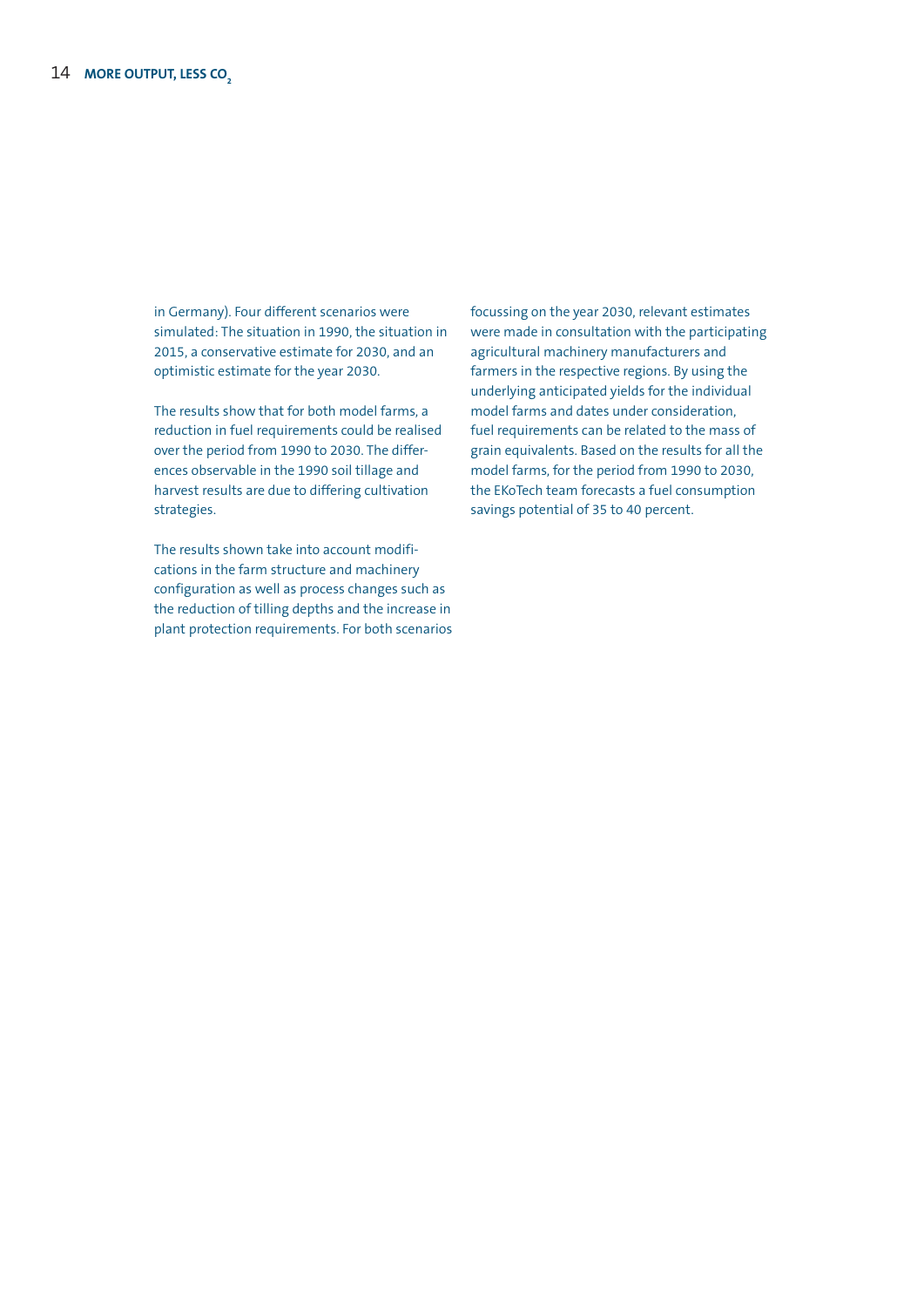## **How to save diesel – Potential for savings at a glance**

### **Fields of action for industry, agriculture and politics**

From a practical perspective, the results of the complex model calculations and analyses can be condensed at four levels, which produce an ambitious efficiency pledge on the part of the agricultural machinery industry:

#### **(I) Machinery efficiency**

Be it needs-based lightweight construction, intelligent engine management or automatic central tyre inflation – dormant efficiency potential is already being leveraged at the machinery level. To the benefit of users and the environment. For example, reducing the weight of a tractor by 20 percent – which would be quite sufficient for transport, fertilising or plant protection purposes – can cut the amount of diesel required by up to 5 percent.

Improvements in traction that bring choice of tyres, tyre pressure, ballasting and the adjustment of axle load distribution into balance to meet the respective situation are proving to be even more economical. This can be achieved conveniently and reliably with the aid of assistance systems that provide support in the choice of the right add-on weights and the required tyre inflation pressure. The touch of a button is all it takes if a central tyre inflation system is installed – a sensible fitting that is particularly worth having in the case of frequent combined road and field operation. Savings of up to 10 percent during primary soil tillage are possible if tractor configuration is optimised.

If the focus is placed on the tractor, there are already a large number of possible ways available to improve efficiency: Hydraulic systems with variable capacity pumps for fuel delivery are a further element for reducing fuel consumption. Here pressure and pressure flow are not constantly kept at a maximum rate, but are always need-based. Their application reduces fuel

consumption during various tasks by up to 14 percent. Innovative auxiliary components that are not dependent on the rotational speed of the tractor engine also help to reduce energy loss. The result: fuel savings of more than 1 percent just for the fan; altogether, savings of up to 5 percent are possible for the auxiliary components.

Eco power take-offs reach their rated speed at a significantly lower engine speed. This reduces fuel costs and the impact on the environment. The consistent use of appropriate power take-offs can lead to remarkable diesel savings. Modern tractors operate continuously within the range of their highest torque at a low rotational speed and with the lowest possible specific diesel consumption. Depending on the model, fuel savings of up to 5 percent can be achieved with this sustainability concept.

However, it must be clear to everyone that a tractor is only used in the field in combination with appropriate mounted equipment. Therefore, savings can also be achieved through the right choice of mounted equipment. For instance, easy-to-pull short disc harrows enable quick and effective work with just a fraction of energy. Depending on the conditions on site, diesel savings of up to 30 percent are realistic.

### **(II) Process efficiency**

Process solutions integrate intelligence into the production chain – beyond the individual tractor. After all, complex functions of different tractors, implements, makes and processes are synchronised with each other with the aid of mechanics, hydraulics and algorithms. Precision arable farming is one example, where the objective is to assess the heterogeneity in a plot of land or a crop in order to adapt tasks ranging from tillage to sowing, fertilising and plant protection to the requirements in the respective partial area. The optimisation of every task stage in the different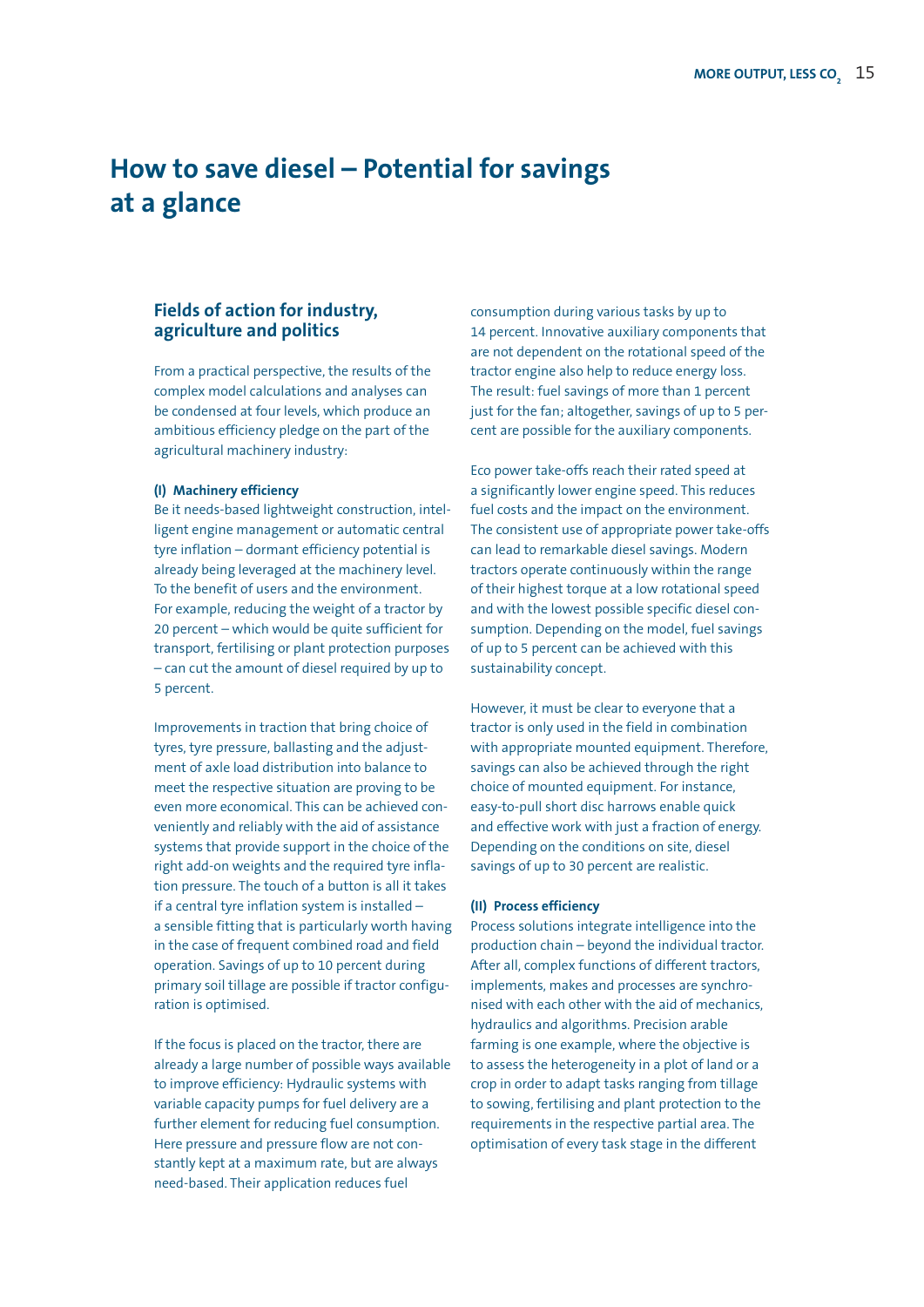field areas is increasingly achieved with geobased sensors, highly automated technology and artificial intelligence (AI).

Intuitively operable machine terminals serve not only the digital transmission of assignments or work results, but also the exchange of information and the optimisation of different units within a process chain. Thanks to these technologies plus increasingly effective means of remote monitoring, human beings still have the decision-making authority in this optimisation circuit. The result: Not only diesel input, but also other scarce resources such as fertilisers and pesticides are adapted to the level actually needed for the respective crop, with the yield increasing at the same time.

Combined primary soil tillage and sowing is an efficiency turbo that is being utilised more and more frequently. Because intelligently linking two energy-intensive process steps with each other means achieving savings not only in time, but also in fuel and hard cash. And unnecessary additional drives across the fields become a thing of the past.

Tractors with sufficient performance reserves and both mechanically and electronically linkable implement combinations are a prerequisite. The bottom line is up to 42 percent more diesel left in the tank.

#### **(III) Operator efficiency**

What is right for car drivers must be right for tractor drivers, too. After all, the big headings are similar: the right choice of gear, correct tyre pressure plus acceleration and braking adapted to the given situation play an important role for both cars and tractors.

However, the actual implementation is quite different. Tractors, combine harvesters and forage harvesters are primarily not means of transport but mobile machinery for specific purposes and have to accomplish complex tasks on changing terrain, either alone or in machinery configurations. The industry demonstrates in a number of ways how machinery settings can be optimised, process sequences controlled and the accelerator foot trained. That includes training on site or on the internet, but also intuitive user interfaces, adaptive menu guidance or practical assistance systems that lead to optimised utilisation of machinery capacity. According to experts, fuel savings of up to 20 percent are realistic if one takes the entire user potential into consideration.

#### **(IV) Alternative fuels and drives**

Practicable efficiency proposals always deal with several dimensions of a question.

The topic of CO $_{\textrm{\tiny{2}}}$  reduction naturally also raises the question of alternative fuels. This is only consequent as that is an area with considerable savings potential that can easily be tapped. This applies particularly to innovative power-to-X solutions, which ensure that excess green electricity can be converted into liquid fuels in an environment-friendly way with the aid of chemical synthesis processes.

In addition to electrical energy, primarily water and CO<sub>2</sub> are required as source materials – the latter can either be gained from biomass or separated directly from the air. One method is called 'direct air capture' and is currently in the testing phase. Ideally, it could make entirely  $CO_{2}$ -neutral diesel fuels possible; Fuel researchers and startups are already working flat out on it. Biofuels, particularly those of the second generation, are similarly promising. They are often gained from waste materials and thus mean a much lower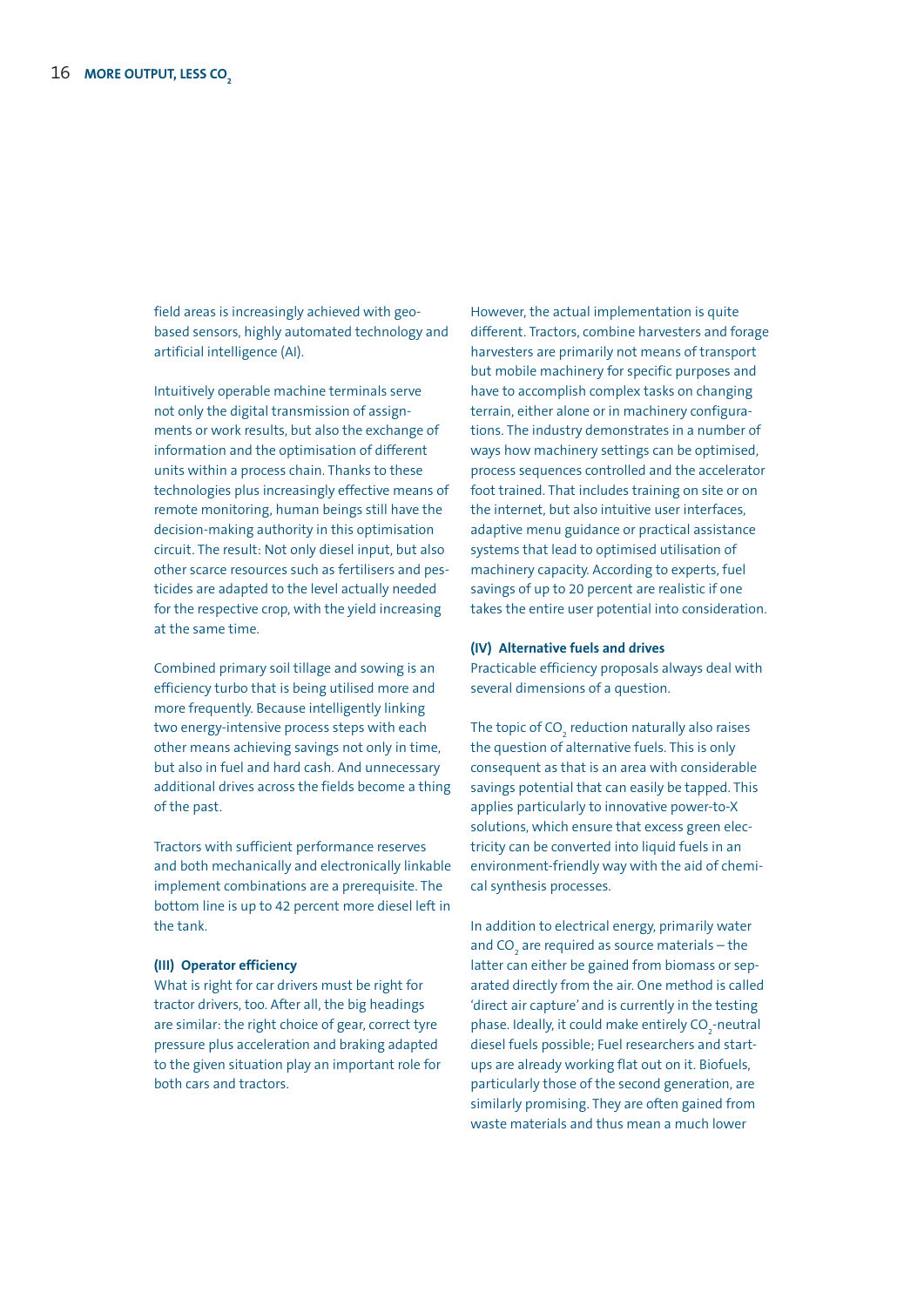threat to food production than conventional biofuel from rapeseed or maize. Used systematically, they can reduce emissions by up to 90 percent.

Biogenic and synthetic fuels should soon make a considerable contribution to the decarbonisation of vehicle fleets within and outside the field of agriculture. They combine the advantages of powerful diesel units in an ideal way with the necessary climate policy goal to reduce emissions as far as at all possible. The perfect technical solution for highly stressed traction drives in agricultural machinery and tractors. Mounted equipment such as fertiliser spreaders or seed drills, which require precise steering rather than pure power, are increasingly being equipped with infinitely variable electric motors.

### **"1 litre of diesel for 160,000 bread rolls – that's efficiency"**

**4,000 tonnes of grain** are harvested on average each season with a modern combine harvester.

**1,200 football fields** are equivalent to the area harvested.

**160,000.000 bread rolls** are then produced by bakeries.

**1 litre of diesel** is needed to produce 160,000 bread rolls.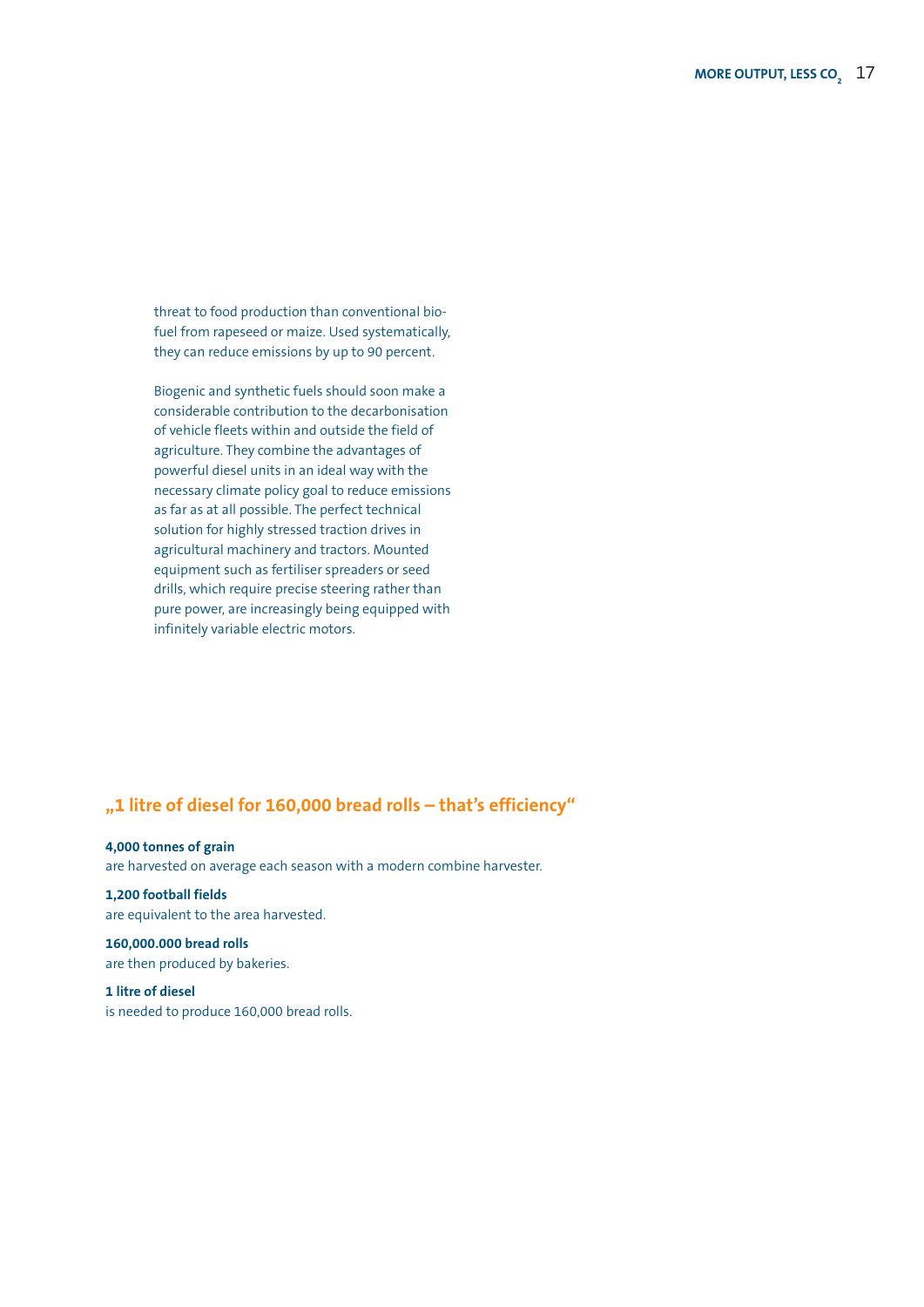## **On the way to climate neutrality – Tomorrow's efficiency solutions**

The agricultural machinery industry is well on the way to climate neutrality. Every day and with great commitment. On the one side is the continuously falling CO $_{\textrm{\tiny{2}}}$  curve and on the other a rapidly rising learning and yield curve. In other words: Agribusiness is thinking about the future today and is a climate pioneer. Because emission reduction is an innovation topic of the highest priority.

Alternative fuels and drive concepts that define the path to the decarbonisation of agribusiness are becoming more and more important. The technical prerequisites of numerous approaches are extremely favourable; however, there are often not enough units in the market to enable a benefit from economies of scale. But that is the only way to ensure the economical use of technologies of the future.

Electric traction drives can be used in special cases. Today there are already hardly any technical obstacles to implementation, particularly in the lower and middle tractor segments. Corresponding transport and supply infrastructures require political commitment and implementation and are indispensable for providing appropriate impetus in this direction to the market.

Experts see the optimisation of entire processes in which machinery is used as one, perhaps even the decisive parameter. Here the driver plays an important role. So far, the installed capacity of the machinery and implement fleets in use is not optimally exploited. Systems for qualifying drivers, but particularly for reducing operating

complexity, are right at the top of the specifications for the engineers. Digital management or assistance systems are already in use today and will increasingly find their way into more machinery in the future.

The automation of sub-processes or complete process stages can make a contribution as a next step. Possible areas of application range from use in a single unit to machine communication and plant cultivation aspects and on to the adaptation of processes to special local conditions.

In the long term, autonomous processes will prevail throughout the industry; however, numerous experts expect entirely new machinery concepts. Research on the use of robots has, for example, been driven forward for many years now through university competitions supported by industry.

Technological innovation capacity, economic strength and an international horizon act in the best sense as catalysts of a pro-active climate approach for agribusiness regarding agricultural machinery, which can, however, only be really effective if it meets with political support and societal acceptance.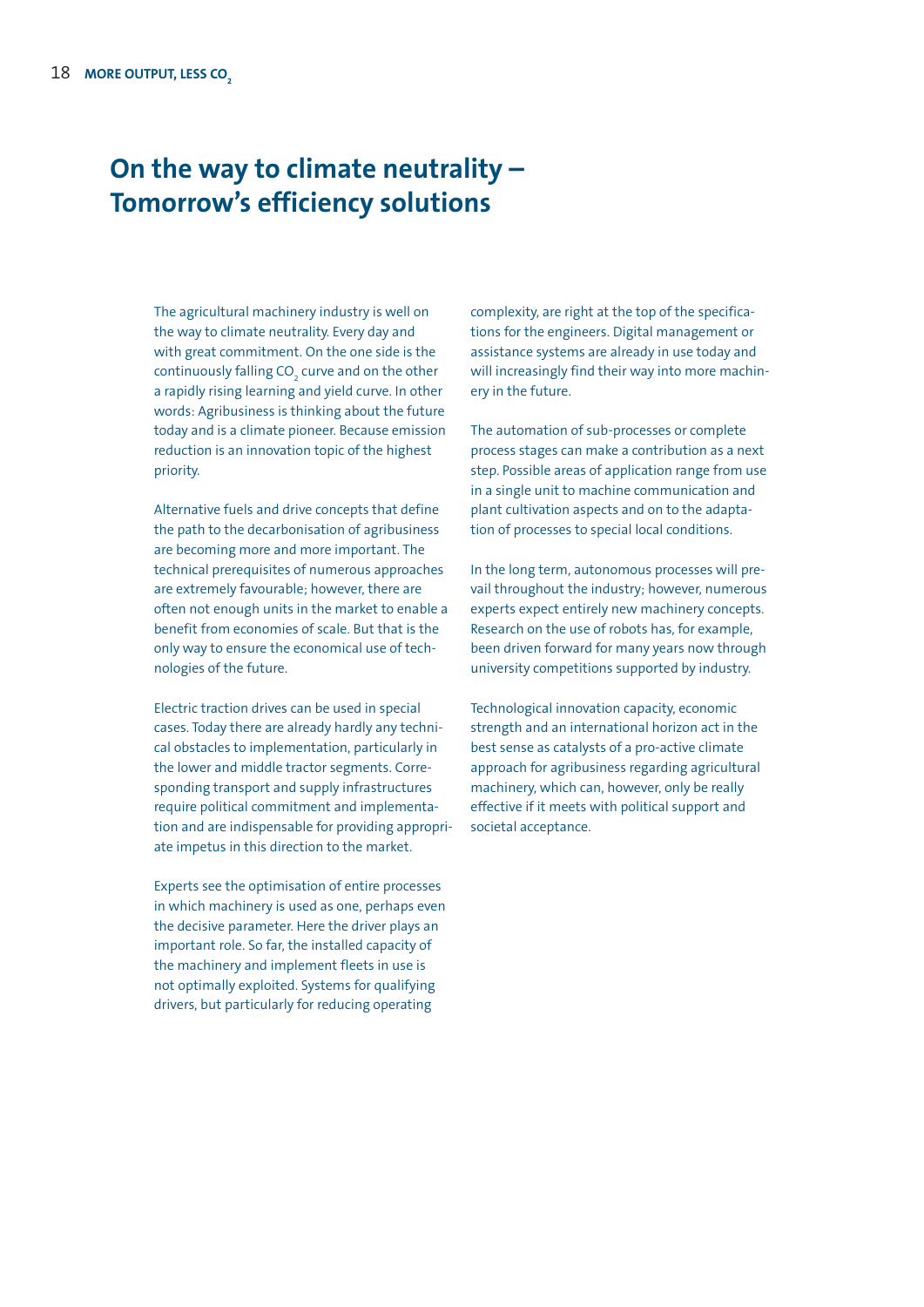### **Innovative technologies for reducing fuel consumption – "This is where to invest!"**

| <b>Cluster</b>                          | Technology /<br>instrument                               | <b>Segment</b>                                                  | <b>Relevance</b>                                                                                                    | <b>Savings of</b><br>up to XX %<br>possible | <b>Viability</b>                                                                                                               | <b>Time</b><br>horizon |
|-----------------------------------------|----------------------------------------------------------|-----------------------------------------------------------------|---------------------------------------------------------------------------------------------------------------------|---------------------------------------------|--------------------------------------------------------------------------------------------------------------------------------|------------------------|
| <b>Electric traction</b><br>drives      | Pillar I:<br>for particular<br>use cases                 | Lower to middle<br>tractor segments,<br>feed mixing wag-<br>ons | Medium,<br>potential of up to<br>100 %                                                                              | 100%                                        | <b>Technically viable</b><br>with medium<br>efforts; infrastruc-<br>ture still insufficient                                    | Imme-<br>diately       |
| Logistics                               | Road transport                                           | Road travel                                                     | High,<br>50%                                                                                                        | 50%                                         |                                                                                                                                | Imme-<br>diately       |
| Assistance<br>process                   | Pillar III:<br>Skills-based<br>operating com-<br>plexity | Digital manage-<br>ment systems<br>focus on the oper-<br>ator   | Medium<br>10 % on average                                                                                           | 10%                                         | <b>Technically viable</b><br>with little program-<br>ming effort, ZB<br>unclear                                                | Imme-<br>diately       |
| Autonomy<br>process                     | Machinery                                                | All motorised agri-<br>cultural machinery                       | Up to 15 %<br>(complete process<br>chain)                                                                           | 15%                                         |                                                                                                                                | Imme-<br>diately       |
| Autonomy<br>process                     | Machine to<br>machine (M2M)                              | All motorised agri-<br>cultural machinery                       | Up to 15 %<br>(complete process<br>chain)                                                                           | 15%                                         |                                                                                                                                | Imme-<br>diately       |
| Autonomy<br>process                     | Plant cultivation                                        | All motorised agri-<br>cultural machinery                       | Up to 15 %<br>(complete process<br>chain)                                                                           | 15%                                         |                                                                                                                                | Imme-<br>diately       |
| Autonomy<br>process                     | Processes<br>adapted to<br>special local<br>conditions   | All motorised agri-<br>cultural machinery                       | Up to 15 %<br>(complete process<br>chain)                                                                           | 15%                                         |                                                                                                                                | Imme-<br>diately       |
| Alternative<br>fuels                    | Power-to-X                                               | All motorised agri-<br>cultural machinery<br>and tractors       | High,<br>due to positive CO <sub>2</sub><br>effects with little<br>effort required;<br>potentials of up to<br>100 % | 100%                                        | Easy technical fea-<br>sibility, but political<br>commitment is<br>indispensable in<br>order to generate<br>economies of scale | 2020                   |
| Alternative<br>fuels                    | <b>Biofuels</b>                                          | All motorised agri-<br>cultural machinery<br>and tractors       | High,<br>due to positive CO <sub>2</sub><br>effects with little<br>effort required;<br>potentials of up to<br>100 % | 100%                                        | Easy technical fea-<br>sibility, but political<br>commitment is<br>indispensable in<br>order to generate<br>economies of scale | 2020                   |
| Automation<br>process                   | (Partial) auton-<br>omy                                  | All motorised agri-<br>cultural machinery                       | 5 % (on top)                                                                                                        | 20%                                         |                                                                                                                                | $2030 +$               |
| New forms<br>of machinery<br>(robotics) | Machinery                                                |                                                                 | Up to 50 %                                                                                                          | 50%                                         |                                                                                                                                | $2030 +$               |
| New forms<br>of machinery<br>(robotics) | Plant cultivation                                        |                                                                 | Up to 50 %                                                                                                          | 50%                                         |                                                                                                                                | $2030 +$               |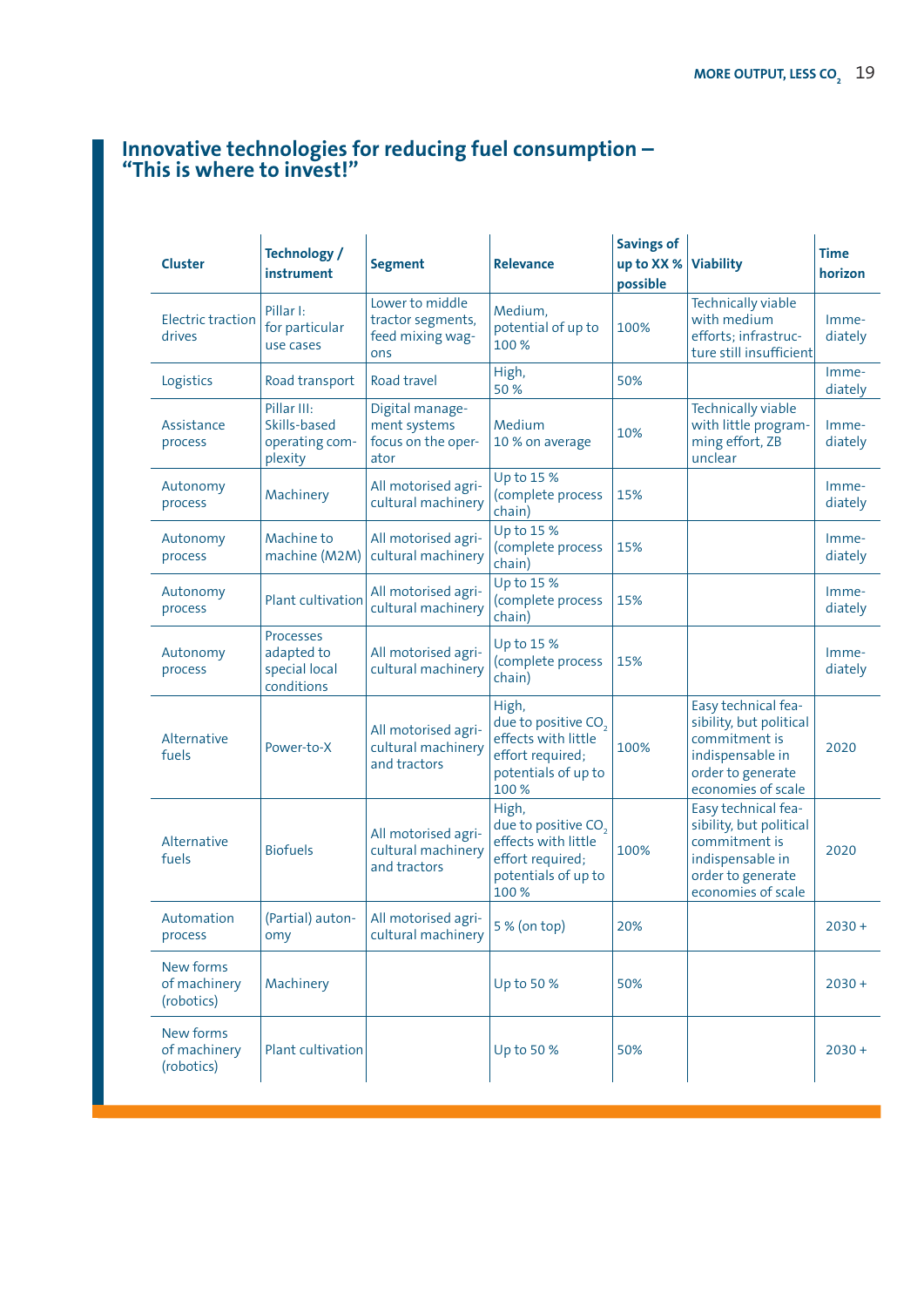## **Bringing hp onto the road – the reason why the agricultural machinery climate protection offensive needs political support**

### **Political support for technological momentum**

No matter how efficient and creative the industry's developers may be, they are just as dependent on reliable political framework conditions that contribute to actively shaping the remarkable technological momentum in agribusiness in the interest of farmers and contractors.

For sustainable innovations with welfare economic benefits can only be created where a clear sense of direction, the right incentives for motivation, and optimisation coupled with a competitive outlook exist. This is, on the one hand, because it encourages the industry itself to think and act in an unconventional way; on the other hand, because it makes it far easier for users to change traditional processes and ways of working. In other words: Innovative solutions for users, products and processes intended to optimise fuel efficiency must be promoted and established on a broad scale if they are to fully unfold their potential in practice.

### **Recommendations for political decision-makers**

#### **Incentive policy**

Incentive effects are among the tried and tested instruments for driving the diffusion of innovative, environmentally friendly technologies forward in the market. VDMA sees prospects for positive leverage in the following areas:

**•** Investment support

A large number of farmers in Germany and Europe are professionals and therefore not averse to investing, especially when investments are in technologies and systems to improve efficiency. According to a current VDMA statistic, a good 15 percent of farmers and contractors plan to invest in agricultural machinery in the coming six months. However, anyone who decides on state-of-the-art interlinked process solutions

will often face financing obstacles. Here politics could unfold a steering effect based on fast-start funding and state aid:

- **•** for innovative technological and system solutions
- **•** for upgrading existing machinery

#### **Tax incentives**

From the users' point of view, tax incentives are the ideal, precisely regulatable policy instrument for achieving a quick switch towards ideas for CO<sub>2</sub> efficient technology and processes. They include:

- a reasonable approach to CO<sub>2</sub> pricing that serves the internalisation of external costs and regulates damage to the environment according to the polluter-pays principle,
- **•** pricing policy advantages for biofuel and synthetic fuels based on tax relief,
- **•** a broadly defined tax relief offensive for all  $CO<sub>2</sub>$  reducing measures,
- **•** well-targeted bonus systems for users, for instance a 'diesel bonus book' based on the reimbursement scheme for diesel used in agriculture.

#### **Deregulation**

An entrepreneurial way of thinking has always united industry and agriculture. After all, many things can be dealt with much better independently at the enterprise level than on the basis of extensive sets of rules. It is therefore sensible to promote deregulation wherever possible, because:

- **•** this ensures that competition in innovation can develop freely,
- **•** it will force the consistent implementation of existing laws instead of constantly having new legal norms (legal certainty),
- **•** and it will make expensive and inefficient labelling measures redundant right from the start.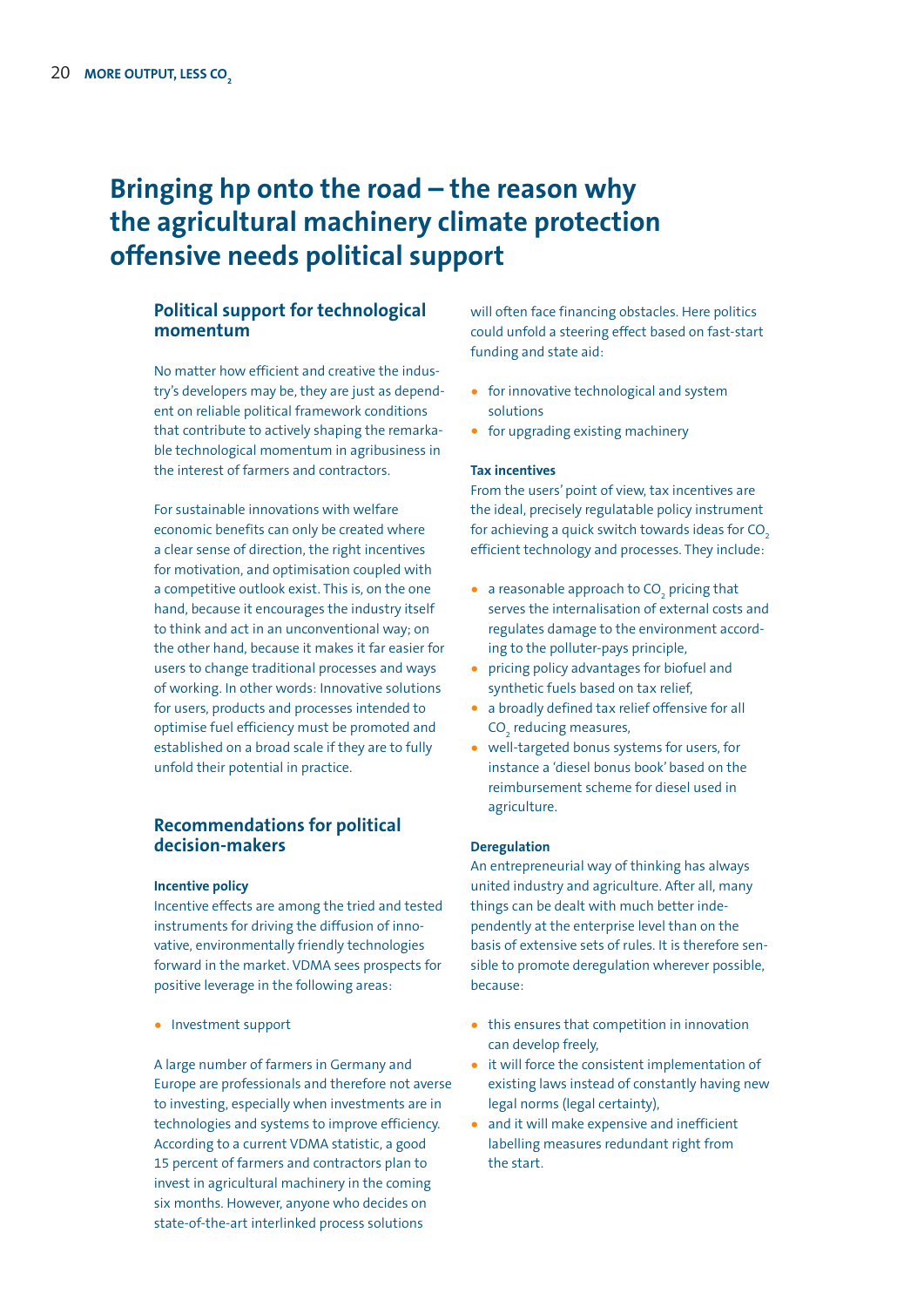### **"Allowing automated steering means achieving considerable savings"**

### **Two thirds**

of a tractor driver's attention is taken up with steering.

### **That can be halved** if automatic assistance systems are used.

#### **Diesel savings of 10 percent**

can be achieved this way in field operation.

### **Research policy**

The agricultural machinery industry is a research-intensive industry. On average, a good 5 percent of annual turnover flows into the development and construction of new machinery and software systems. Digital cross-brand and cross-process methods promise users considerable efficiency and savings potential – also and particularly with regard to fuel consumption. However, research-based solutions require major investments. Promoting such investment more strongly than has been the case so far – also in the small and medium-sized industrial segment – is a fundamental element for increasing sustainability. In this context, the research achievements of the automotive and fuel industries must also be taken into consideration.

### **Research promotion with regard to the agricultural machinery industry**

- **•** Programmes to strengthen joint research across enterprises on an interdisciplinary basis to optimise the efficiency of machinery and processes
- **•** Consequent promotion of the small and medium-sized segment
- **•** Cooperation with universities

### **Research promotion with regard to the vehicle and fuel industries**

- **•** Exploration of alternative propulsion systems and fuels
	- **−** technologically neutral
	- **−** complementary
	- **−** in the interest of achieving an intelligent energy mix
- **•** Fields of research at the propulsion system level
	- **−** engine research
	- **−** fuel cell research
	- **−** research on rechargeable batteries
- **•** Fields of research at the fuel level
	- **−** synthetic fuels (power-to-X)
	- **−** biofuels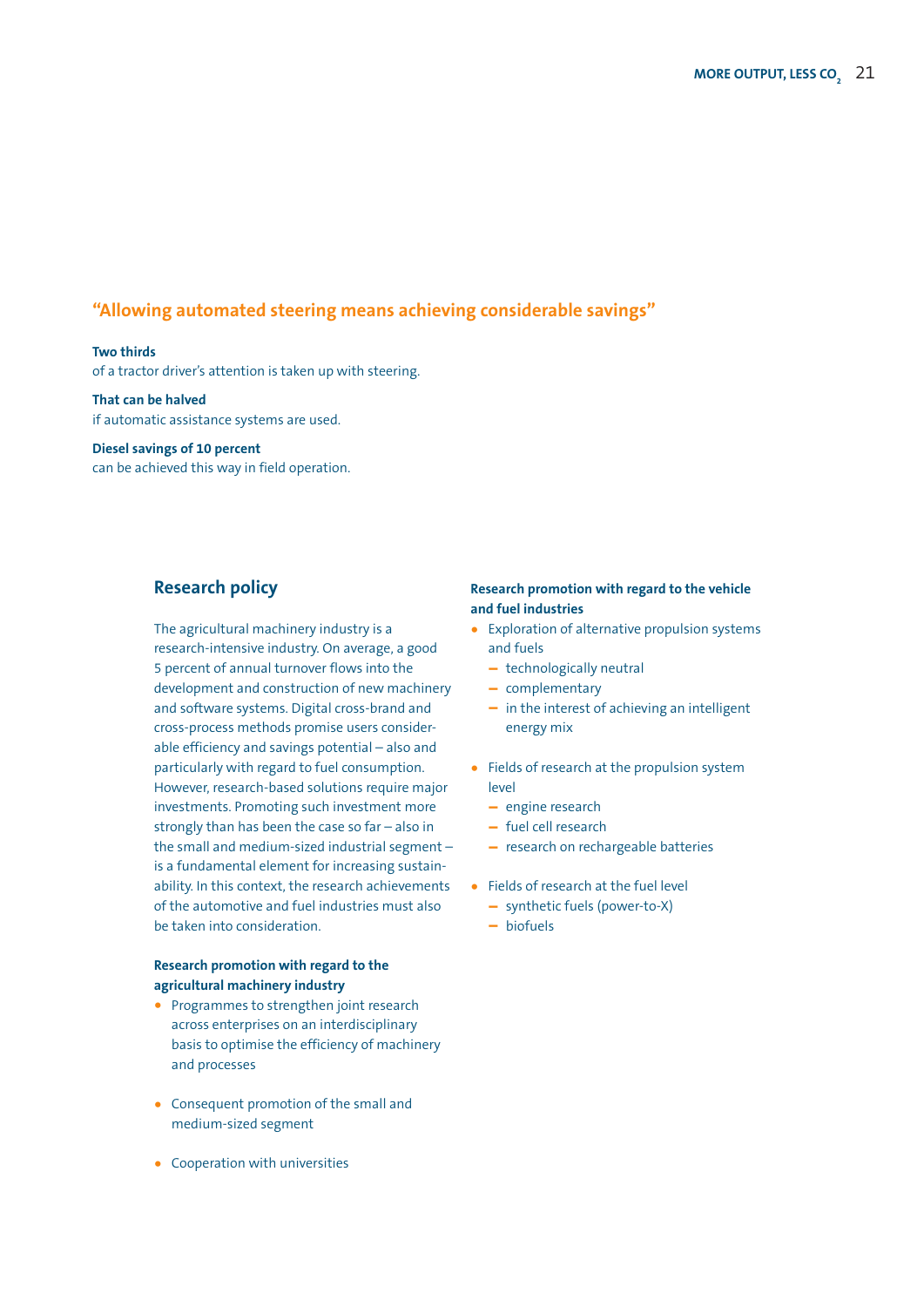### **Infrastructure policy**

Powerful analogue and digital infrastructures form the backbone of energy-efficient processes of the future.

As far as digital infrastructure is concerned, the cards have long been on the table because fast mobile internet is not only the basic prerequisite for Industry 4.0; agriculture, no matter whether small-scale or large-scale, can also no longer do without high-speed networks. Anyone wanting to adapt sowing and fertilising to the individual plant in real time, to schedule harvesting logistics to the second and to synchronise documentation tasks with the work process, needs high speeds and short latency periods on the field, in the barn and in the farmyard. In the event of success, full process control along the entire value chain and significant reduction potential for CO $_{_2}$  are on the assets side.

Similarly, analogue transport and utility infrastructures will have to be reliably expanded before even the most promising technologies of the future would be sustainable in the long term.

#### **Digital network infrastructures**

- **•** The provision of extensive high-speed networks in 4G and 5G standard, but also fibre, throughout the country is a necessary prerequisite for the successful management of the transition to greater efficiency.
- **•** Machinery and process control in real time and with maximum (fuel) efficiency is only possible if these prerequisites are met.

#### **Transport and supply infrastructures**

- **•** Ensuring the availability of alternative or synthetic fuels
- **•** Creating filling stations for biogas and hydrogen plus EV charging stations

### **Data policy**

Considerations on data transparency and standardisation must include agribusiness. After all, only in very few other areas is day-to-day business so strongly characterised by measurable data, which for the most part are derived from nature. This includes e.g. topographic and pedological data, but also meteorological data and location-based application rules for farm inputs. All of these factors contribute to improving the management of the production process and generating less  $\textsf{CO}_\textsf{2}$  while increasing yields. Frictions arising from laborious manual work can be stopped straight away if the following requirements are met:

### **Comprehensive provision of publicly available data**

- **•** e.g. all public data corpora of the land registry offices and environmental authorities
- **•** retrievable in a machine-readable form

#### **Cross-border data standards**

- **•** standardisation of data formats for fields, requirements etc.
- **•** compatibility across territorial borders
	- **−** national
	- **−** pan-European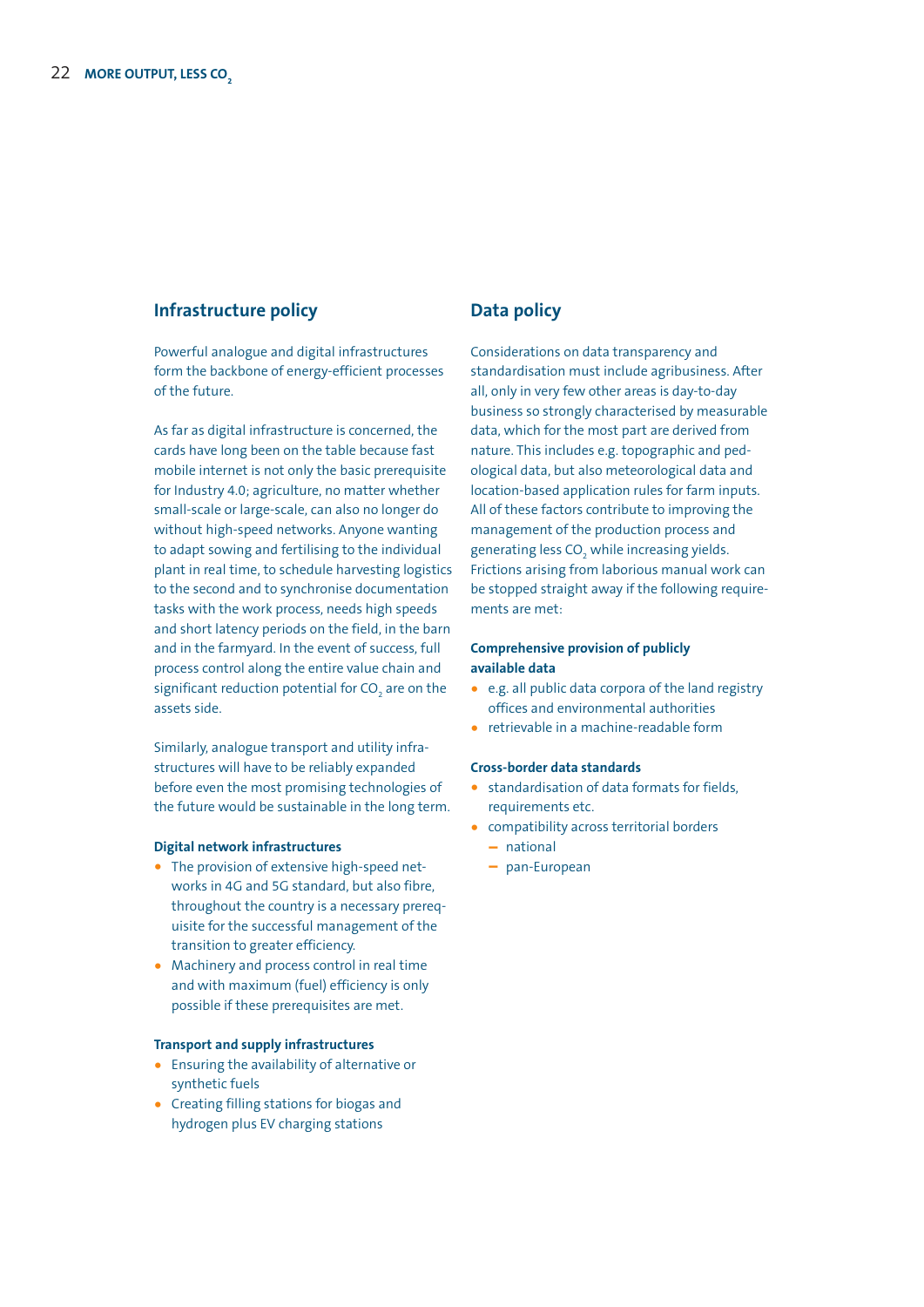### **Education policy**

Good professional practice is a matter of education. That applied in the past and still applies today. However, the requirements are changing more dynamically than ever before. Farmers wanting to digitalise their farms in the best possible way or seeking to implement targeted economic and ecological processes are dependent on knowledge and skills that are imparted and deepened at schools and universities, but also in extra-occupational teaching and educational measures. Only those who know how to utilise this leverage can fully exploit the potential of efficient operating processes.

### **Academic and vocational curricula with a sustainability concept**

- **•** materials appropriate to the target group and didactic approaches for
	- **−** farmers and contractors
	- **−** mechatronic technicians for agricultural machinery
	- **−** agricultural scientists

#### **Measures for further training**

- **•** industry-based and school-based further training programmes for professionals in agribusiness
- **•** dovetailing with investment aid or bonus systems

### **Communication policy**

Communication policy measures can unfold a steering effect and raise attention and awareness within and outside the expert community if they are well targeted. Sustainable, fuel-efficient production processes are in the interest of all parties concerned. Promoting them strongly through communication and making them the binding standard in public speech is the purpose of such a communication offensive. From the perspective of the industry, possible approaches would be:

### **Benchmark tables**

**•** 'This is how efficiently future-oriented farms act' (in the sense of creating implied pressure to take action)

#### **Information campaigns**

**•** 'Take your foot off the accelerator' (in an instructive sense)

#### **Image campaigns**

• 'Farmers act in a CO<sub>2</sub> efficient way' (in the sense of motivation and appreciation of the peasantry)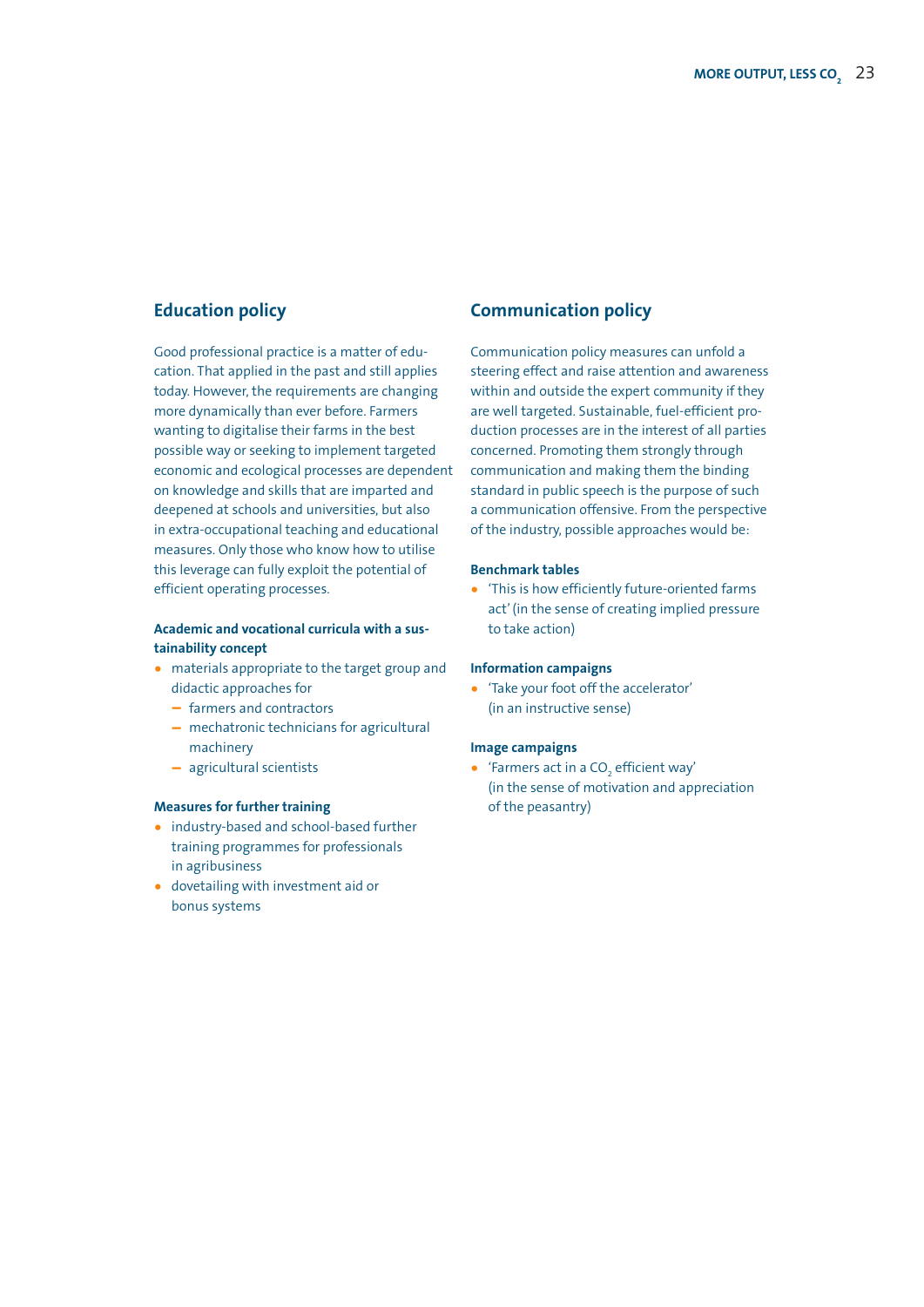## **Here is further information on the EKoTech idea**

The sustainable reduction of emissions that impact the climate is gaining ever greater significance in view of current developments. Here you will find an overview of further publications that were created during the preparation and implementation of the project.

### **References**

### **EKoTech**

Decker, M.: **Effiziente Kraftstoffnutzung in der AgrarTechnik – EKoTech**. In: Frerichs, Ludger (ed.): Jahrbuch Agrartechnik 2016. Braunschweig: Institut für mobile Maschinen und Nutzfahrzeuge, 2017, pp. 1–8.

**F**rerichs, L.; Hanke, S.; Steinhaus, S.; Trösken, L.: **EKoTech – A holistic approach to reduce CO<sub>2</sub> emissions of agricultural machinery in process chains**. In: Proceedings – 9th AVL International Commercial Powertrain Conference, 10 and 11 May 2017, Messe Congress Graz, Austria.

Köber-Fleck, B.; Ahlbrand, P.; Böttinger, S.; Korte, H.: **Telematics and big data analytics – An effective way to quantify fuel saving potentials**. Conference: Agricultural Engineering, Hannover, Germany, 10 and 11 November 2017, LAND.TECHNIK AgEng 2017, pp. 227–236, VDI-MEG, ISBN 978-3-18-092300-0.

Meiners, A.; Häberle, S.; Böttinger, S.: **Advancement of the Hohenheim tractor model – Adaption on current demands**. Conference: Agricultural Engineering, Hannover, Germany, 10 and 11 November 2017, LAND.TECHNIK AgEng 2017, pp. 245–253, VDI-MEG, ISBN 978-3-18-092300-0.

Meiners, A.; Böttinger, S.: **Leistungsbedarf und Leistungsverteilung im Mähdrescher – Untersuchung zukünftiger Einsparpotentiale im realen und virtuellen Versuch**. Conference: Agricultural Engineering, LAND.TECHNIK AgEng 2018, pp. 149–158, VDI-MEG, ISBN 978-3-18-092332-1.

Nacke, E.; Köber-Fleck, B.; Hanke, S.; Böttinger, S.; Frerichs, L.: **Agricultural engineering and climatic res**ponsibility? Initiative for a holistic approach to reduce CO<sub>2</sub> emissions from agricultural mechanization **processes**. 1st AXEMA-EurAgEng Conference, Villepinte, France, 2017.

Schwehn, J.; Häberle, S.; Böttinger, S.: **Development of energy requirements of tractors and implements**. Conference: Agricultural Engineering, Hannover, Germany, 10 and 11 November 2017, LAND. TECHNIK AgEng 2017, pp. 237–244, VDI-MEG, ISBN 978-3-18-092300-0.

Trösken, L. Steinhaus, S.; Frerichs, L.: **Verfahrenssimulation zur Ermittlung von Maschineneinsatzzeiten auf landwirtschaftlichen Betrieben.** Conference: Agricultural Engineering, LAND.TECHNIK AgEng 2018, pp. 7–15, VDI-MEG, ISBN 978-3-18-092332-1.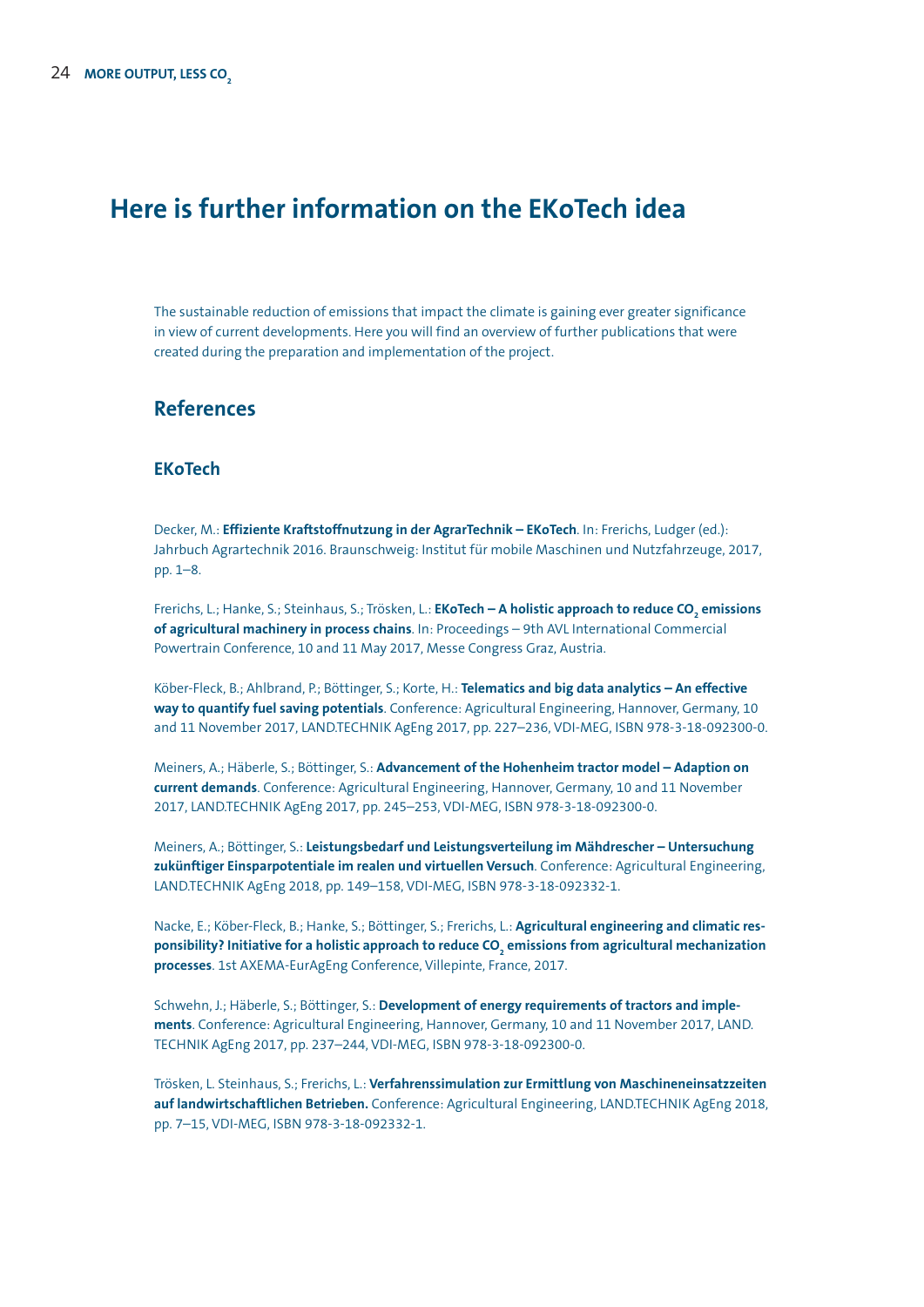### **Preliminary work**

Fleck, B.; Nacke, E.; Böttinger, S.; Frerichs, L.; Hanke, S.: **Der Weg zur freiwilligen Selbstverpflichtung der europäischen Landtechnikindustrie zur Reduktion von CO2 -Emissionen**. 72nd LAND.TECHNIK Conference, pp. 301–308, VDI-MEG, 2014, ISBN 978-3-18-092226-3.

**Fleck, B.; Hanke, S.: <b>CO<sub>2</sub> quantification for agricultural machinery in the EU**. In: Proceedings – Efficiency of Mobile Machines and their Applications – A Contribution to the Reduction of GHG. Symposium at the Institute of Mobile Machines and Commercial Vehicles, 10 and 11 March 2015, Braunschweig, Germany.

Frerichs, L.; Hanke, S.: **Efficiency of processes and machines in agriculture and construction**. In: Proceedings – 8th AVL International Commercial Powertrain Conference. 20 and 21 May 2015, Helmut-List-Halle, Graz, Austria.

Hanke, S.; Frerichs, L.; Fleck, B.; Nacke, E.: **Methode zur Ermittlung der CO<sub>2</sub>-Emissionen von Landmaschinen in einer Verfahrenskette**. 72nd LAND.TECHNIK Conference, pp. 309–314, VDI-MEG, 2014, ISBN 978-3-18-092226-3.

Nacke, E.: **CO<sub>2</sub>- und energieeffiziente Landtechnik – Konflikt oder Lösungsbeitrag zur** Erreichung der EU-Ziele? In: Energieeffizienz der Landtechnik – Potenziale zur CO<sub>2</sub> Reduktion. Symposium am Institut für mobile Maschinen und Nutzfahrzeuge, 12 and 13 March 2013, Braunschweig, Germany.

Nacke, E.: **High tech AG machinery solutions: Contradiction or contribution to sustainable agriculture?** EurAgEng. Zurich, Switzerland, 7 July 2014.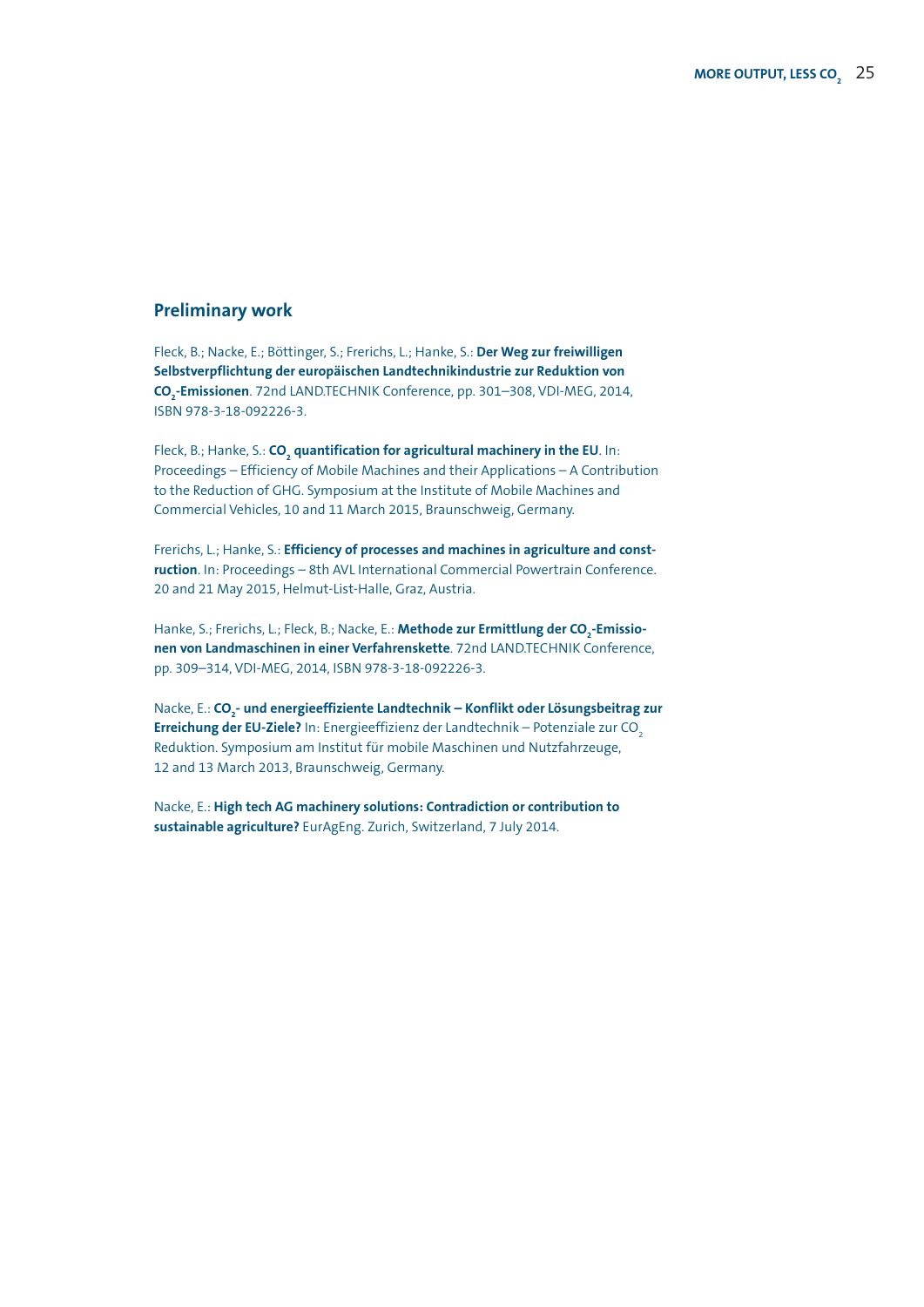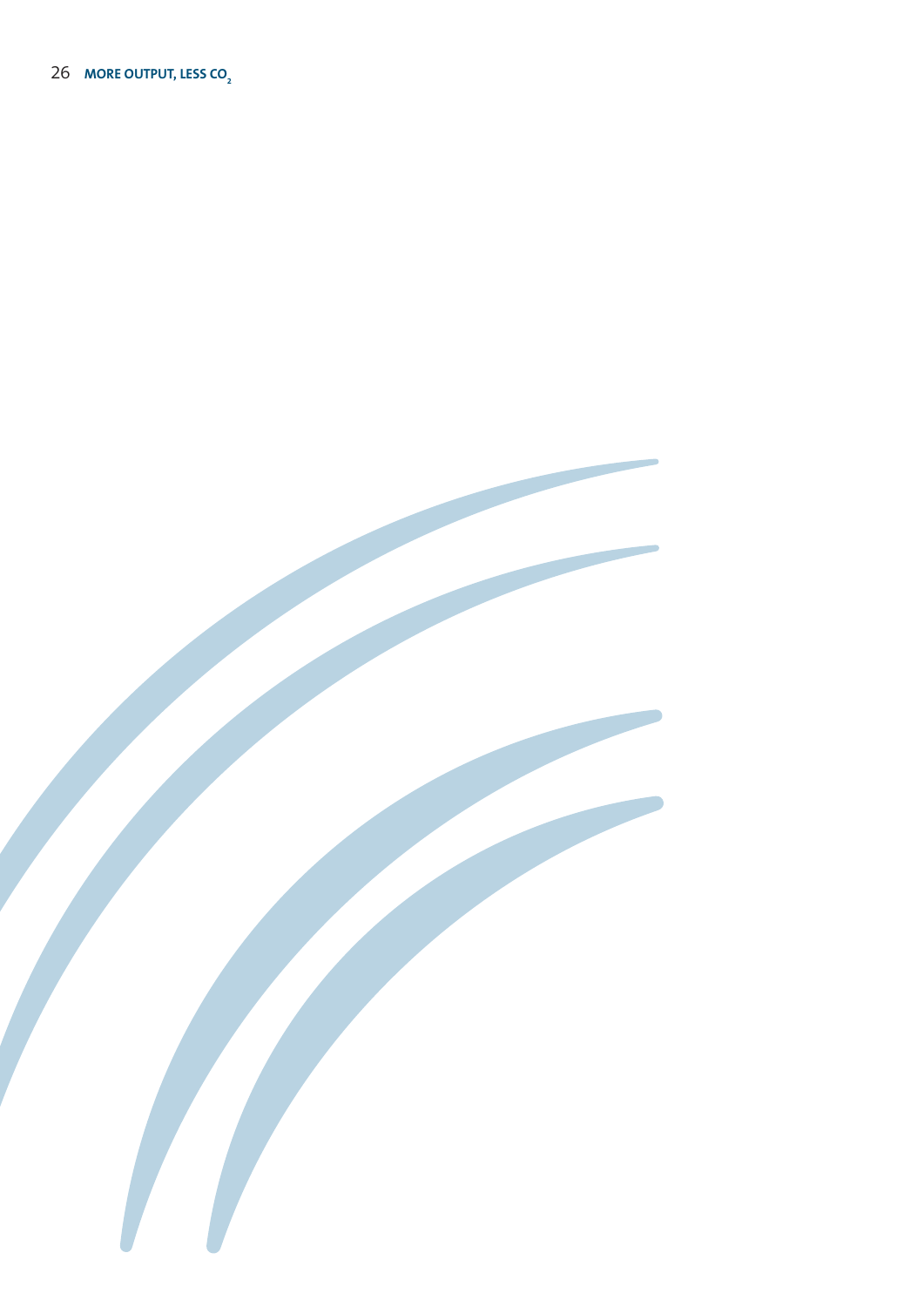## **Project partners**

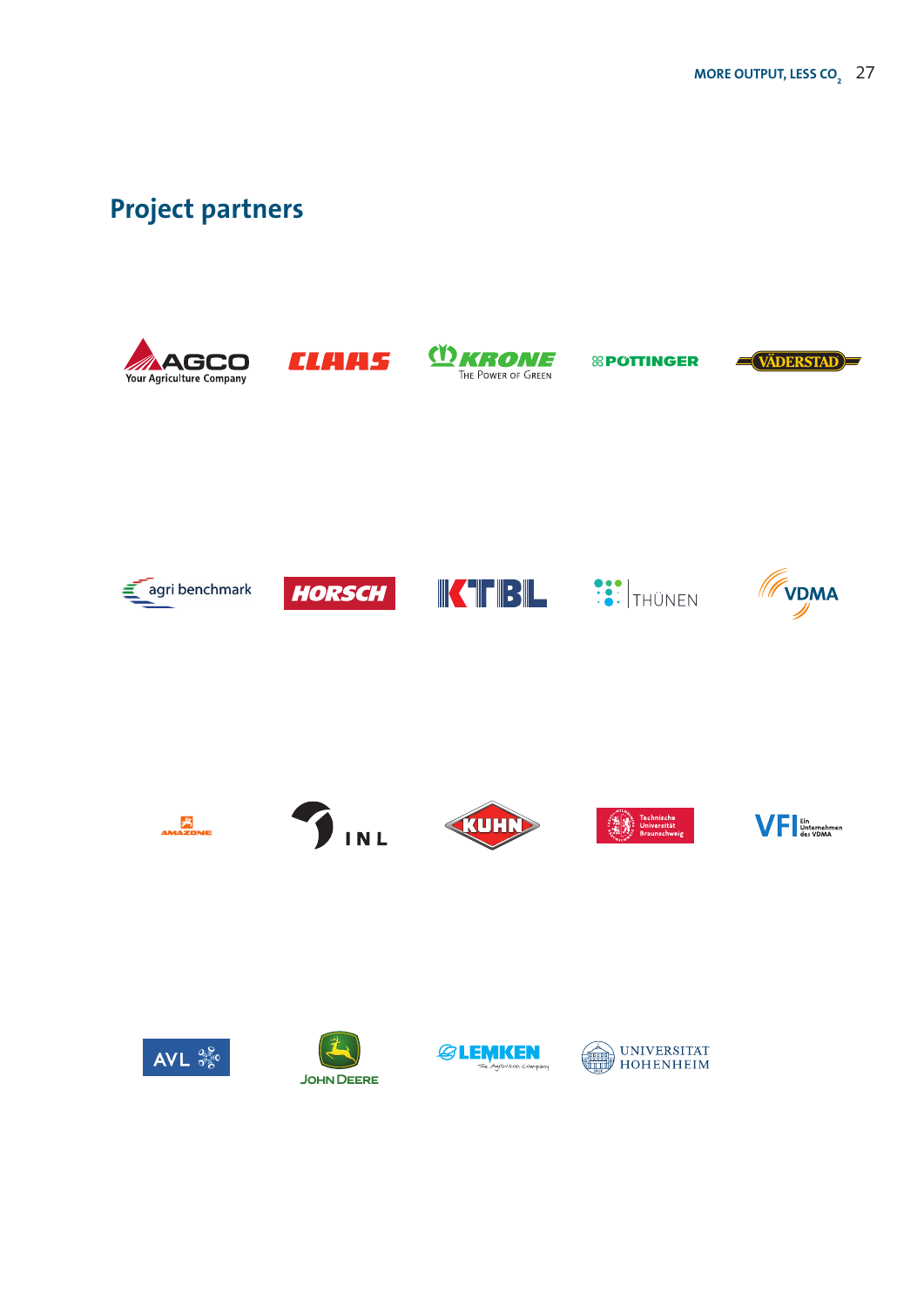

### **Publisher**

VDMA Agricultural Machinery

Lyoner Str. 18 60528 Frankfurt am Main

Phone +49 69 6603-1891 Fax +49 69 6603-2891 E-Mail landtechnik@vdma.org Internet lt.vdma.org

**Authors of the booklet** Christoph Götz Beate Köber-Fleck

**Design** VDMA DesignStudio, Frankfurt am Main

**Production**  h. reuffurth gmbh, digital media & print Mühlheim am Main www.reuffurth.net

**Image sources** Titel: IStock/oxinoxi Source of all graphics (unless otherwise noted): EKoTech

**Copyright 2019**